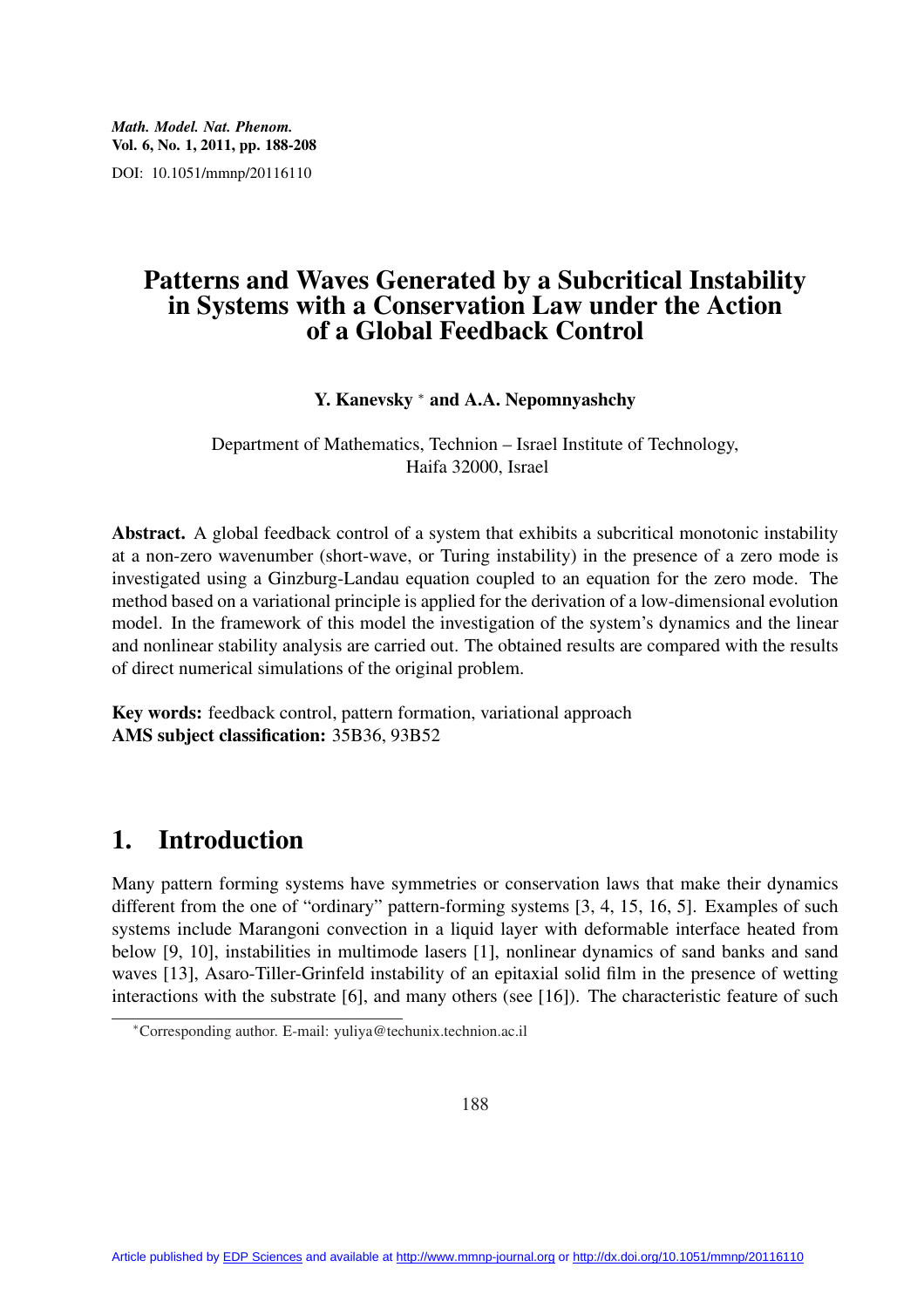systems is that near the threshold of the short-wave instability, their dynamics is described by a system of *coupled* equations: for the unstable mode and for the slow Goldstone mode.

In the present paper, we consider systems subjected to a short-wave *monotonic* (Turing) instability and characterized by the conservation of a certain "mass" variable [16, 9, 10, 6]. The generic system of amplitude equations is as follows:

$$
A_t = A + A_{xx} - \lambda |A|^2 A + AB,
$$
  
\n
$$
B_t = m_w B_{xx} + w(|A|^2)_{xx},
$$
\n(1.1)

where A is a complex amplitude of the unstable short-wave monotonic (Turing) mode and B is the amplitude of the zero mode associated with the conservation of mass. Here  $m_w > 0$ , while w can be of either sign. Note that all the coefficients in (1.1) are real.

In a contradistinction to previous works on that subject, we consider here the case where the short-wave instability is subcritical, i.e.,  $\lambda = -1$  in (1.1). One could assume that in that case the weakly nonlinear amplitude equations (1.1) are of no use, because the solutions bifurcating subcritically are unstable, and a blow-up is unavoidable (recall that the coefficients in (1.1) are real, therefore the dispersion mechanism of stabilization [20, 1] does not work). However, these solutions can be stabilized by means of a *feedback control*. That stabilization can be considered as a tool for the numerical investigation of the set of bifurcating solutions in the subcritical region of parameters.

In the present paper, we apply a nonlinear control that affects only the *linear growth rate* of the primary instability. In order to avoid the blow-up that can develop in any spatial point, it is natural to measure and to control the maximum value of a characteristic variable (i.e., front deformation in the case of a morphological instability) over the whole region. Near the instability threshold, the deviation of that variable from its undisturbed value will be proportional to  $\max_x |A|$ . The simplest way of control, that we consider here, is making the deviation of the growth rate proportional to that quantity. In that case, we arrive to the following generic system of amplitude equations under global feedback control:

$$
A_t = (1 - p \max_x |A|)A + A_{xx} + |A|^2 A + AB,
$$
  
\n
$$
B_t = m_w B_{xx} + w|A|_{xx}^2,
$$
\n(1.2)

where  $p$  is the parameter characterizing the control strength. This way of control can be achieved by changing the global parameters of the system. For instance, in the case of a morphological instability of the solidification front it is implemented by changing the sample velocity and applied temperature gradient [17], in the case of a Marangoni instability it is sufficient to change the applied heat flux, etc. It has been shown formerly that this way of control is efficient for arresting a localized blow-up in a number of pattern-formation problem, including the Sivashinsky equation [17], the Ginzburg-Landau equation with real [19] and complex [8] coefficients, as well as for controlling patterns described by the generalized Swift-Hohenberg equation [23].

Recently, in [7] it has been shown that the above-mentioned type of a feedback control can stabilize the system (1.2) and lead to the formation of localized unipulse stationary states, or traveling solitary waves. It has been found that the unipulse traveling structures result from an instability of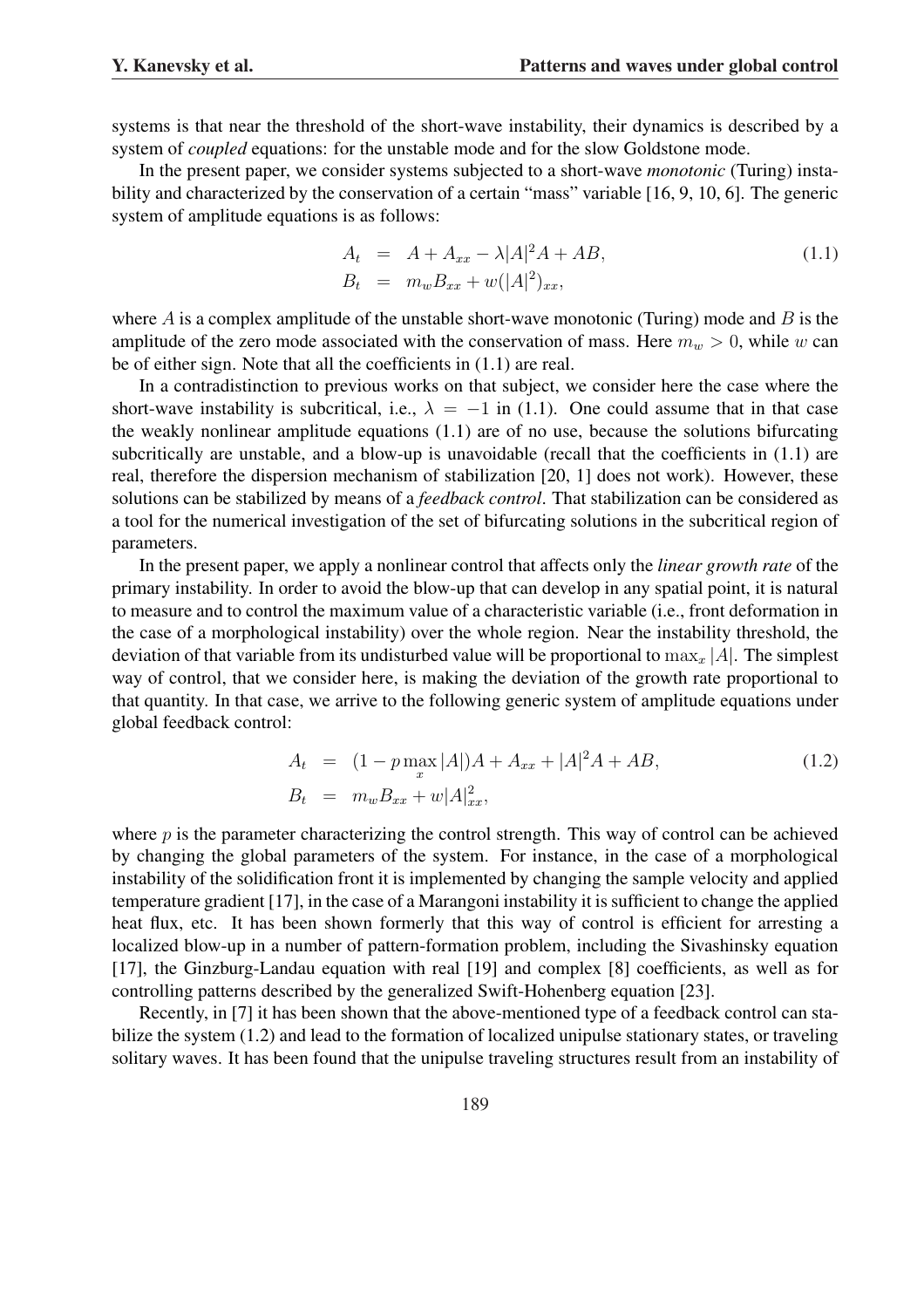the stationary unipulse structures when the coupling parameter  $w$  exceeds a critical value that is determined by the zero mode damping coefficient  $m_w$ .

The simple shape of pulses makes it attractive to use low-dimensional models for the description of their dynamics. There exist several methods of a reduction of an original equation to a finite set of ordinary differential equations (ODE). One of these methods utilizes the integrals of energy, momentum and a finite number of higher-order generalized moments, and it has been applied for the analysis of the dynamics of localized waves of a cubic-quintic complex Ginzburg-Landau equation (CGLE) [24]. Another method is based on a modified variational technique. In the case of the complex Ginzburg-Landau equation both methods lead to identical or similar models [11]. Low-dimensional (ODE) models, derived by means of a variational approach, have been widely used for solving problems of nonlinear optics governed primarily by partial differential equations [14], including non-conservative problems [2, 22]. Recently, it has been demonstrated that lowdimensional models can reproduce details of the temporal dynamics of pulses under the action of an instantaneous [11] and delayed [12] feedback control in an oscillatory system governed by a subcritical complex Ginzburg-Landau equation. Let us note also that the dynamics of localized states (fronts) has been described by low-dimensional ODEs in the analysis of control in reactiondiffusion systems (see, e.g., [21]).

In the present paper, the coupled system  $(1.2)$  is used as the object for the application of the variational approach discussed above. In Sec. 2. we consider stationary localized solutions and investigate their stability; the transition to traveling-wave solutions is discussed. In Sec. 3. we derive a finite-dimensional dynamical model which is used for modeling the behavior of the system and for the linear stability analysis. In Sec. 4. the analytical results obtained in the framework of the derived ODE-model are compared with the results of a direct numerical simulation of the original equation; the conclusions are given.

## 2. Analytical solutions

#### 2.1. Stationary solutions

In the present subsection we consider stationary solutions of the problem (1.2). The structures obtained in [7] by means of direct numerical simulation of (1.2) are characterized by a constant value of the phase  $arg(A)$ . Therefore, we can fix that value equal to zero and arrive to the following system of equations for real variables A and B:

$$
A_{xx} + (1 - p \max_x A)A + A^3 + AB = 0,
$$
\n(2.1)

$$
m_w B_{xx} + w(A^2)_{xx} = 0; \quad -\infty < x < \infty. \tag{2.2}
$$

The variable  $B(x)$  is normalized in such a way that its averaged value over the whole domain is equal to zero,

$$
\langle B(x) \rangle = 0. \tag{2.3}
$$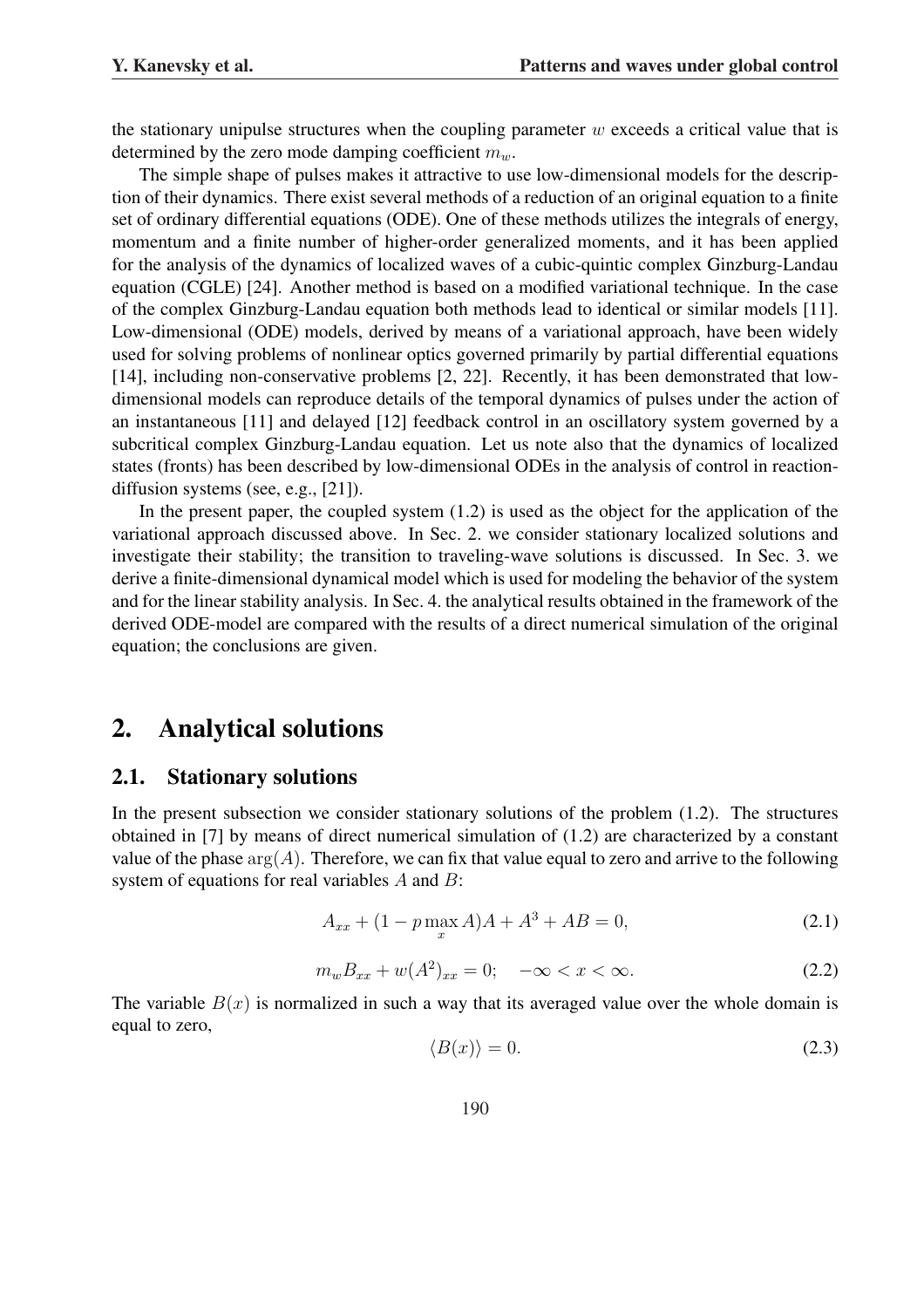Recall that  $m_w > 0$ , while w may have either sign.

The solution  $B(x)$  of (2.2) bounded as  $x \to \pm \infty$  and satisfying the condition (2.3) is:

$$
B(x) = \left(-\frac{w}{m_w}\right) (|A(x)|^2 - \langle A^2 \rangle),
$$

which leads to the following closed equation for the amplitude  $A(x)$ :

$$
A_{xx} - \alpha A + \beta A^3 = 0,\t\t(2.4)
$$

where

$$
\alpha = -1 + p \max_{x} |A| + \frac{w}{m_w} \langle A^2 \rangle, \ \beta = 1 - \frac{w}{m_w}.
$$

The coefficient  $\alpha$  determines the effective linear decay rate of the short-wave amplitude in the presence of the global control and the zero mode, while  $\beta$  is the Landau coefficient renormalized due to the action of the zero mode. The constants  $\alpha$  and  $\beta$  can have any signs.

Integration of (2.4) gives the relation

$$
\frac{A_x^2}{2} - \frac{\alpha A^2}{2} + \frac{\beta A^4}{4} = E_A = \text{const.}
$$
 (2.6)

In the case  $\alpha > 0$ ,  $\beta < 0$  equation (2.6) has no bounded solutions except  $A(x) = 0$ . In other cases relation (2.6) determines a set of closed orbits in the phase plane  $(A, A_x)$  corresponding to spatially periodic solutions, as well as separatrices that describe pulse-like or front-like solutions, and fixed points corresponding to constant solutions.

In the case  $\alpha > 0$ ,  $\beta > 0$ , there are two kinds of periodic solutions. When  $-\alpha^2/4\beta < E_A < 0$ , the solutions are sign-preserving. Solutions with positive and negative  $A$  are obtained from each other by a simple change of the sign and are equivalent in all the aspects; later on, we consider positive solutions. Solving (2.4) gives a family of solutions in terms of Jacobi elliptic functions,

$$
A(x) = A_M \text{dn} \left[ A_M \sqrt{\frac{\beta}{2}} (x - x_0); m \right], \qquad (2.7)
$$

where  $A_M$  is connected with the parameter  $\alpha$  by the relation  $\alpha = (2 - m)\beta A_M^2/2$ , and m is the modulus of the elliptic function. With  $\langle A^2 \rangle = A_M^2 E(m)/K(m)$  equation (2.5) gives the following relation that determines the amplitude  $A_M$  as a function of m:

$$
\left[\frac{1}{2}\left(1 - \frac{w}{m_w}\right)(2 - m) + \frac{w}{2m_w}\frac{E(m)}{K(m)}\right]A_M^2 - pA_M + 1 = 0.
$$

The period of the solution (2.7) is

$$
L = \frac{2\sqrt{2}K(m)}{A_M\sqrt{1 - w/m_w}}.
$$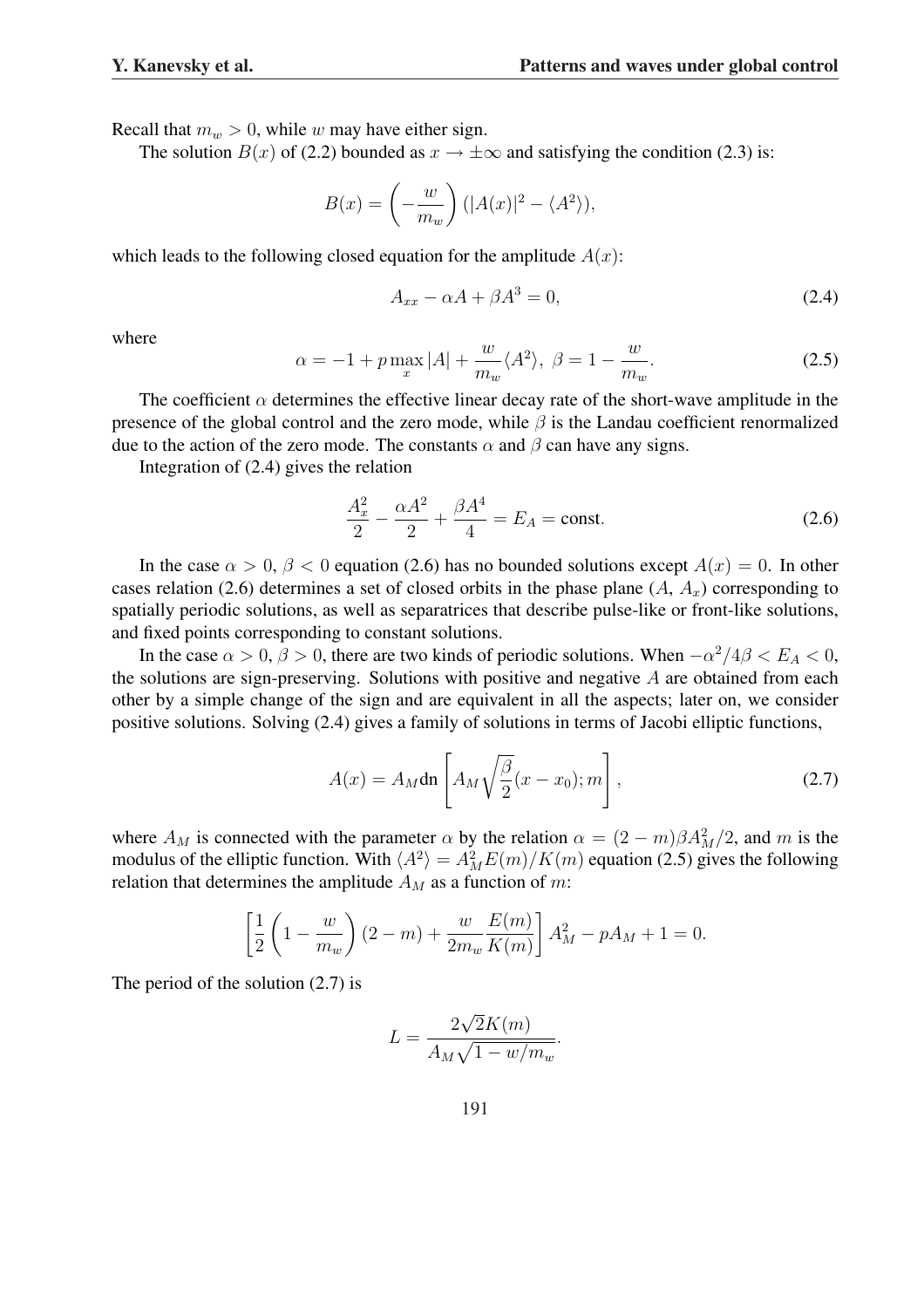In the limit  $m \to 1$  ( $E_A \to 0$ ) a periodic solution tends to a solitary-wave solution such that both  $A(x)$  and  $B(x)$  tend to zero at infinity. In this case

$$
B(x) = -\frac{w}{m_w}A^2,
$$

and the function  $A(x)$  satisfies the equation

$$
A_{xx} + (1 - p \max_{x} A)A + \left(1 - \frac{w}{m_w}\right) A^3 = 0.
$$
 (2.8)

Two nonzero localized solutions of (2.8),  $(A_{\pm}(x), B_{\pm}(x))$  exist in the following interval of the coupling parameter w:

$$
w_{min} = m_w(2 - p^2)/2 \le w < m_w,
$$

and are given by

$$
A_{\pm}(x) = a_{\pm} \text{sech}[\kappa_{\pm}(x - x_0)], \ B_{\pm}(x) = -\frac{w}{m_w} a_{\pm}^2 \text{sech}^2[\kappa_{\pm}(x - x_0)], \tag{2.9}
$$

where

$$
a_{\pm} = \frac{p \pm \sqrt{p^2 - 2(1 - w/m_w)}}{1 - w/m_w}, \ \kappa_{\pm} = \frac{1}{\sqrt{2}} \sqrt{1 - \frac{w}{m_w}} a_{\pm}.
$$
 (2.10)

For  $\alpha > 0$ ,  $\beta > 0$ ,  $E_A > 0$  equation (2.6) has a family of solutions

$$
A(x) = A_c \text{cn}\left[A_c \sqrt{\frac{\beta}{2m}}(x - x_0); m\right],
$$
\n(2.11)

where

$$
A_c^2 = \frac{\alpha}{\beta} \frac{2m}{2m - 1},\tag{2.12}
$$

 $1/2 < m < 1$ . These periodic solutions are not sign-preserving: they have the property  $A(x +$  $L/2 = -A(x)$ , where L is the period. Note that  $\alpha$ , which is determined by (2.5), is a function of  $A_c$  and m, therefore relation (2.12) is actually an equation for  $A_c(m)$ .

In the case  $\alpha < 0$ ,  $\beta > 0$ , the periodic solutions, which exist for  $E_A > 0$ , are determined by exactly the same formulas (2.11), (2.12), but with  $0 < m < 1/2$ .

Finally, in the case  $\alpha < 0$ ,  $\beta < 0$  (i.e.,  $w > m_w$ ), the periodic solutions, which exist for  $0 < E_A < -\alpha^2/4\beta$ , are determined by the following formula:

$$
A(x) = A_s \operatorname{sn} \left[ A_s \sqrt{\frac{-\beta}{2m}} (x - x_0); m \right], \tag{2.13}
$$

where

$$
A_s^2 = \frac{\alpha}{\beta} \frac{2m}{1+m}, \ 0 < m < 1.
$$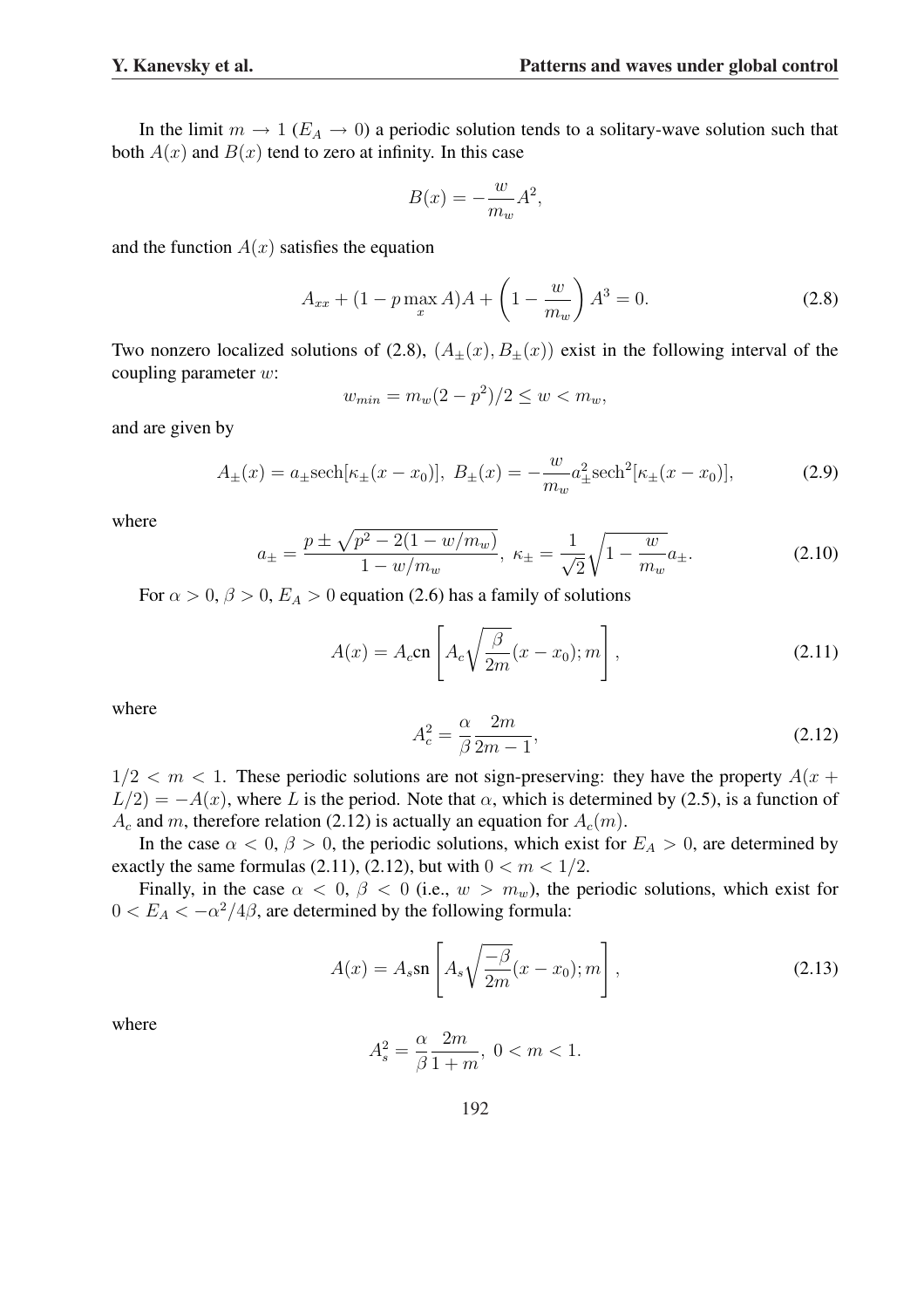In the limit  $m \to 1$  we obtain the solution

$$
A(x) = \sqrt{\frac{\alpha}{\beta}} \tanh \sqrt{-\frac{\alpha}{2}} (x - x_0)
$$
 (2.14)

that corresponds to a "black hole" in a homogeneous short-wave pattern. For the amplitude  $a^2 =$  $\alpha/\beta$ , the self-consistency equation

$$
1 - pa + \left(1 - \frac{w}{m_w}\right)a^2 = 0
$$

determines the single branch of solutions

$$
a = \frac{\sqrt{p^2 + 4(w/m_w - 1)} - p}{2(w/m_w - 1)}
$$

for any value of p. Note that  $\alpha = -a^2$  and

$$
B = -\frac{w}{m_w}a^2 \mathrm{sech}^2 \frac{a}{\sqrt{2}} (x - x_0).
$$

#### 2.2. Instability of sign-changing solutions

The analysis carried out in the previous subsection reveals the existence of two qualitatively different types of stationary solutions: sign-preserving solutions (2.7), (2.9), and sign-changing solutions  $(2.11)$ ,  $(2.13)$ . The latter type of solutions contains points where A is exactly equal to zero, i.e., the amplitude |A| vanishes and the phase  $arg(A)$  has a jump equal to  $\pi$ . In the present subsection, we show that all sign-changing stationary solutions are subject to a monotonic instability with respect to phase-changing disturbances that smoothen the phase jump. Recall that for a pure Ginzburg-Landau equation with real coefficients, a similar instability of solutions of the type (2.14) was first found by Newell and Whitehead [18].

Linearization of Eq. (1.2) around a real stationary solution  $(A(x), B(x))$  leads to two separate systems of equations for real disturbances  $(\tilde{A}^r, \tilde{B})$  and imaginary disturbances  $(i\tilde{A}^i, 0)$ . For our goal, it is sufficient to consider imaginary disturbances governed by the following equation:

$$
\tilde{A}_t^i = \tilde{A}_{xx}^i - \alpha \tilde{A}^i + \beta A^2 \tilde{A}^i.
$$

Taking  $\tilde{A}^i(x,t) = u(x) \exp(\sigma t)$ , we obtain the eigenvalue problem

$$
u_{xx} + (\beta A^2 - \alpha - \sigma)u = 0, \ |u(\pm \infty)| < \infty. \tag{2.15}
$$

Obviously, problem (2.15) always has a solution  $u = A$ ,  $\sigma = 0$ , corresponding to a homogeneous phase change of the A-component of the stationary solution. If (2.15) has an eigenvalue  $\sigma > 0$ , then the solution  $(A, B)$  is unstable.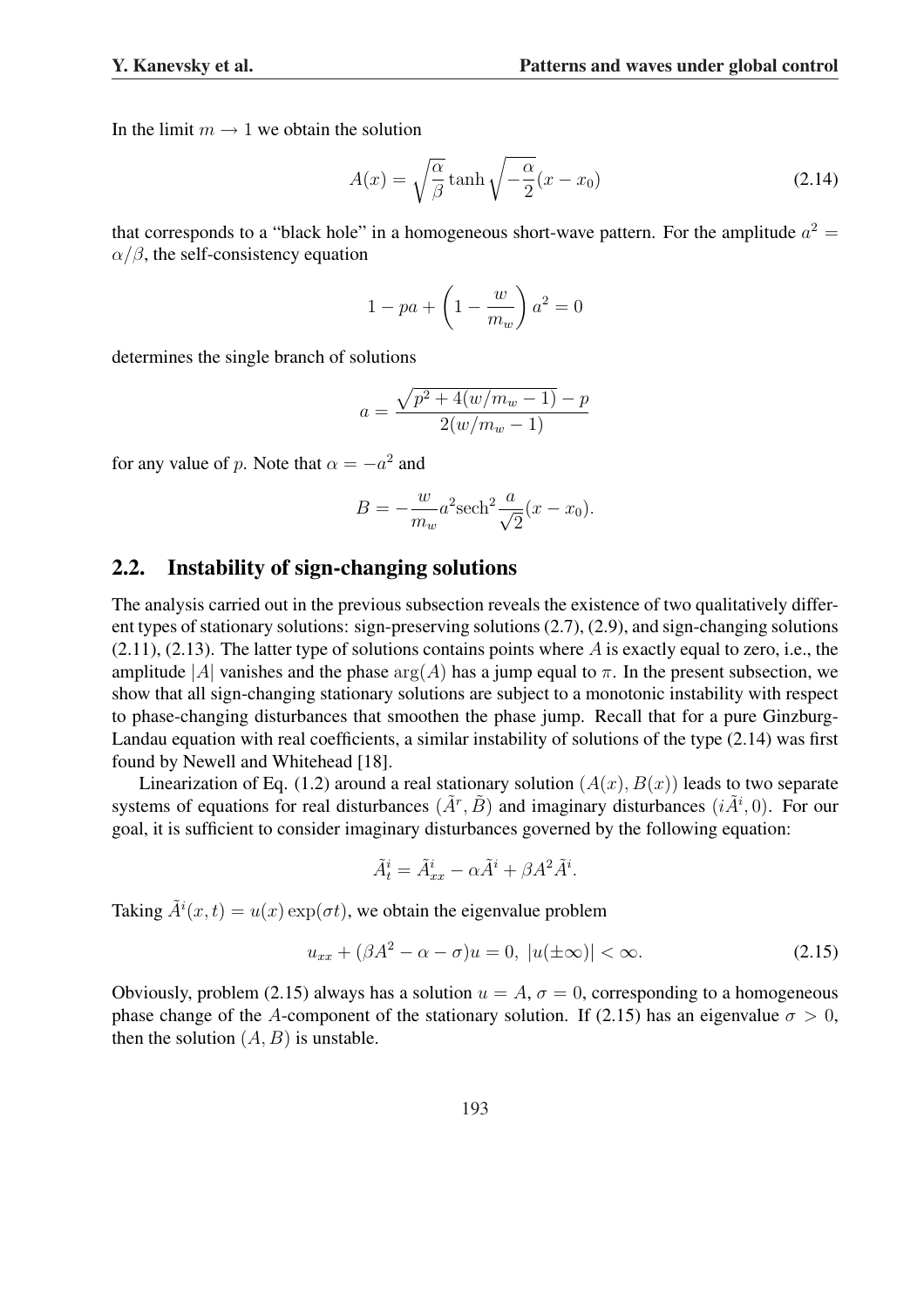For the base solution (2.11) ( $\beta > 0$ ), we define  $z =$ p  $\beta/(2m)A_cx$  and obtain the following problem:  $\overline{a}$  $\mathbf{r}$ 

$$
u_{zz} + 2m\left(1 - \frac{\alpha + \sigma}{\beta A_c^2} - \operatorname{sn}^2 z\right)u = 0, \ |u(\pm \infty)| < \infty. \tag{2.16}
$$

It can be checked directly that  $u = \text{dn} z$  is the eigenfunction of (2.16) with the eigenvalue

$$
\sigma = -\alpha + \frac{\beta A_c^2}{2}.
$$

Substituting (2.12), we find that

$$
\sigma = \frac{\alpha(1-m)}{2m-1}.
$$

Taking into account that  $1/2 < m < 1$  for  $\alpha > 0$  and  $0 < m < 1/2$  for  $\alpha < 0$ , we conclude that  $\sigma > 0$  in both cases. Thus, solutions (2.11) are unstable.  $\overline{p}$ 

For the base solution (2.13) ( $\beta$  < 0,  $\alpha$  < 0), we define  $z =$  $-\beta/(2m)A_s x$  and arrive at the problem  $\overline{a}$  $\mathbf{r}$ 

$$
u_{zz} + 2m\left(\frac{\alpha + \sigma}{\beta A_s^2} - \operatorname{sn}^2 z\right)u = 0, \ |u(\pm \infty)| < \infty.
$$

Again,  $u = \text{dn}z$  is the eigenfunction with

$$
\sigma = -\frac{\alpha}{1+m} > 0.
$$

Thus, solutions (2.13) are unstable.

We conclude that all the sign-changing stationary solutions are unstable.

### 2.3. Stability of localized pulses

Now we consider the stability of localized stationary solutions (2.9) and (2.10). In the absence of zero mode the stability of these solutions has been studied in [19]. In that case, for arbitrary values of parameters the upper branch is unstable with respect to real (amplitude) disturbances, while the lower branch is stable. Here we obtain a similar result in the presence of zero mode near the point

$$
p = p_* = \sqrt{2\beta}, \ \beta = 1 - \frac{w}{m_w}
$$

where two branches of stationary solutions are born due to a saddle-node bifurcation.

Let us parameterize the family of solutions (2.9), (2.10) using parameter k. Take  $x_0 = 0$ (obviously, the stability does not depend on  $x_0$ ). Both branches of solutions can be written as

$$
A = a \cosh^{-1} kx, \ B = -\frac{w}{m_w} A^2,
$$
 (2.17)

where

$$
a = \sqrt{\frac{2}{\beta}}k, \ p = \sqrt{\frac{\beta}{2}} \frac{k^2 + 1}{k}.
$$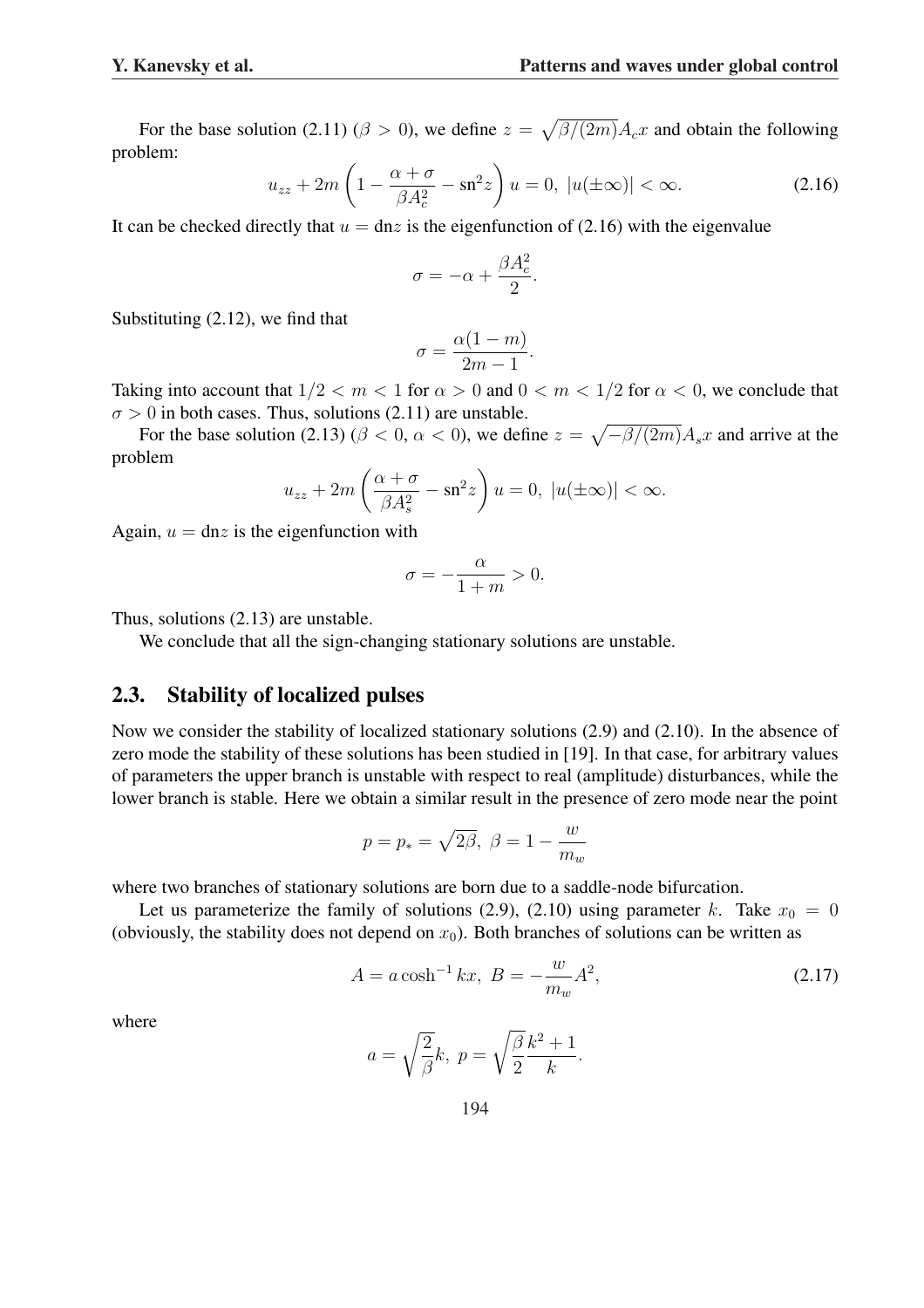Solutions with  $k < 1$  correspond to the lower branch, while solutions with  $k > 1$  correspond to the upper branch.

The time evolution of real disturbances  $(\tilde{A}^r, \tilde{B})$  on the background of (2.17) is governed by the following system of functional-differential equations:

$$
\tilde{A}_t^r = \tilde{A}_{xx}^r + (-k^2 + 3A^2 + B)\tilde{A}^r + A\tilde{B} - pA\tilde{A}^r(0, t),
$$
  

$$
\tilde{B}_t = m_w \tilde{B}_{xx} + 2w(A\tilde{A}^r)_{xx}.
$$

Defining  $z = kx$  and assuming  $\tilde{A}^r = u(z) \exp(\sigma t)$ ,  $\tilde{B} = v(z) \exp(\sigma t)$ , we obtain the following system:

$$
u_{zz}(z) + \left[ -1 - \frac{\sigma}{k^2} + \frac{2(2+\beta)}{\beta \cosh^2 z} \right] u(z) + \frac{\sqrt{2}}{k\sqrt{\beta}} \frac{v(z)}{\cosh z} = \left( 1 + \frac{1}{k^2} \right) \frac{u(0)}{\cosh z},
$$
(2.18)

$$
v_{zz}(z) + \frac{2w}{m_w} \sqrt{\frac{2}{\beta}} k \left[ \frac{u(z)}{\cosh z} \right]_{zz} - \frac{\sigma}{m_w k^2} v(z) = 0.
$$
 (2.19)

Due to the symmetry of the problem, both components of the eigenfunction  $(u(z), v(z))$  are either even or odd. For odd eigenfunctions,  $u(0) = 0$ , while for even ones generally  $u(0) \neq 0$ . In the present section, we consider even disturbances and normalize the solution of problem (2.18), (2.19) by the condition

$$
u(0)=1.
$$

For  $k = 1$ , i.e. in the point of the saddle-node bifurcation leading to the creation of two For  $\kappa = 1$ , i.e. In the point of the saddle-hode bruncation reading to the branches of solutions for  $p > \sqrt{2\beta}$ , problem (2.18), (2.19) has an exact solution,

$$
\sigma = 0
$$
,  $u = u_0 = \frac{1}{\cosh z} - z \sinh z \cosh^2 z$ ,  $v = v_0 = -\frac{2w}{m_w} \sqrt{\frac{2}{\beta}} \frac{u_0}{\cosh z}$ .

Near that point, we apply the expansion

$$
\frac{1}{k^2} = 1 + \varepsilon, \ \sigma = \varepsilon \sigma_1 + \dots, \ u = u_0 + \varepsilon u_1 + \dots, \ v = v_0 + \varepsilon v_1 + \dots
$$

Note that  $k = 1 - \varepsilon/2 + \ldots$ , hence  $\varepsilon > 0$  ( $\varepsilon < 0$ ) corresponds to the lower (upper) branch of solutions.

At the first order in  $\varepsilon$ , the following system is obtained:

$$
(u_1)_{zz} + \left[\frac{2(2+\beta)}{\beta \cosh^2 z} - 1\right]u_1 + \sqrt{\frac{2}{\beta}} \frac{v_1}{\cosh z} = \frac{1}{\cosh z} + \sigma_1 u_0 - \frac{1}{2} \sqrt{\frac{2}{\beta}} \frac{v_0}{\cosh z},
$$

$$
(v_1)_{zz} + \frac{2w}{m_w} \sqrt{\frac{2}{\beta}} \left(\frac{u_1}{\cosh z}\right)_{zz} = \frac{\sigma_1}{m_w} v_0 + \frac{w}{m_w} \sqrt{\frac{2}{\beta}} \left(\frac{u_0}{\cosh z}\right)_{zz}.
$$

Eliminating  $v_1$ , we find:

$$
(u_1)_{zz} + \left(-1 + \frac{6}{\cosh^2 z}\right)u_1 = \frac{1}{\cosh z} + \sigma_1 \left[u_0 + \frac{2}{\beta} \frac{w}{d^2} \frac{z \sinh z}{\cosh^2 z}\right];
$$
 (2.20)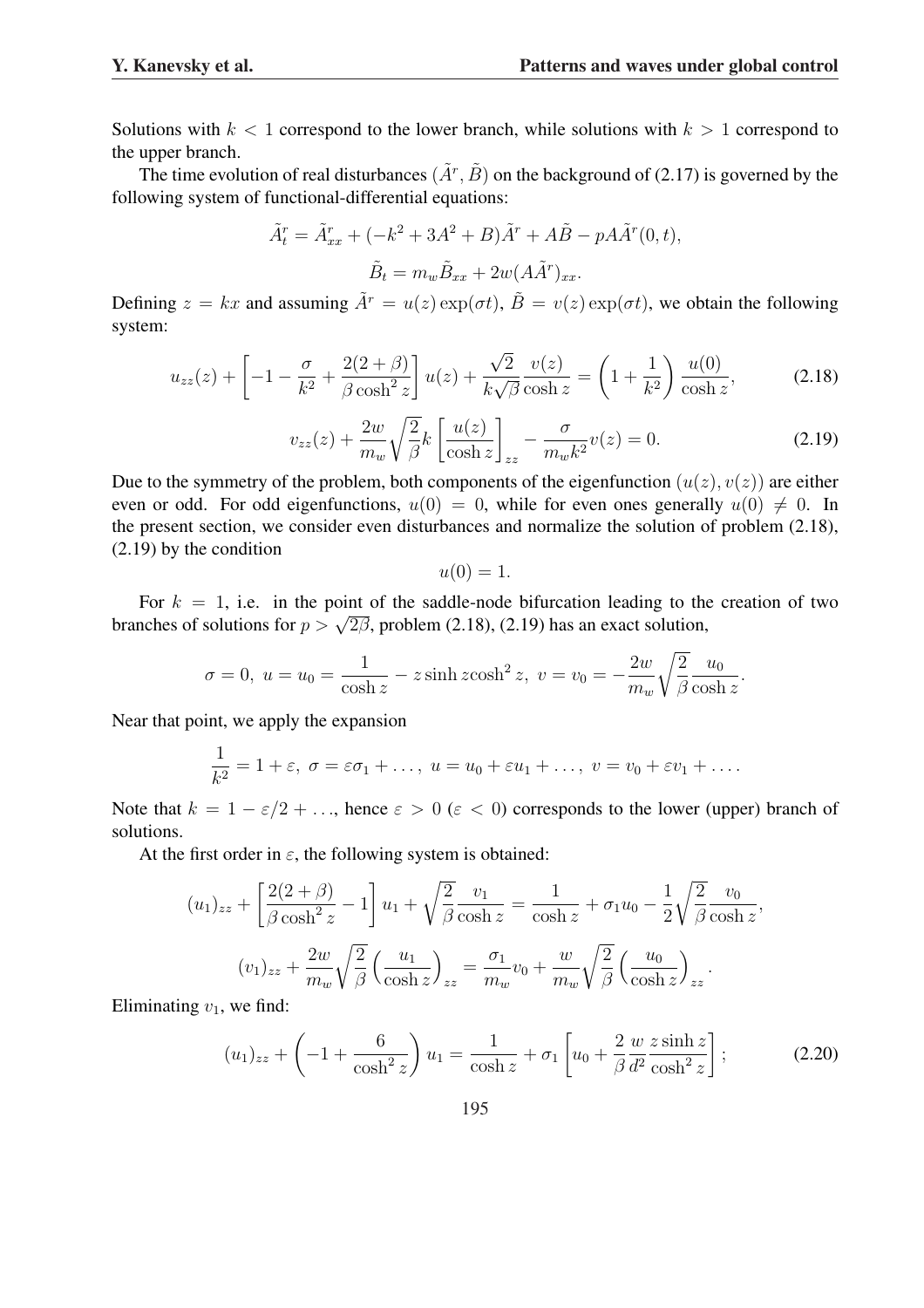$$
|u_1| < \infty, \ z \to \pm \infty.
$$

Problem (2.20) is solvable when its right-hand side is orthogonal to the solution of the homogeneous problem, which is  $u_0$ , hence

$$
\sigma_1 = -\frac{\int_{-\infty}^{\infty} u_0 \operatorname{sech} z \, dz}{\int_{-\infty}^{\infty} u_0 \left[ u_0 + \frac{2}{\beta} \frac{w}{m_w^2} \frac{z \sinh z}{\cosh^2 z} \right] dz}
$$

Calculating the integral, we find:

$$
\sigma_1 = -\frac{18}{(12 + \pi^2) - 2(\pi^2 - 6)w/(\beta m_w^2)}
$$

One can see that if

$$
w < w_* = \frac{m_w^2}{m_w + 2(\pi^2 - 6)/(\pi^2 + 12)},\tag{2.21}
$$

.

.

then  $\sigma_1$  < 0. That means that in the region (2.21) the upper branch (that with  $\varepsilon$  < 0) is unstable, while the lower branch (that with  $\varepsilon > 0$ ) is stable with respect to *even* real disturbances. In [7] it was shown that the stationary solutions become unstable with respect to *odd* disturbances leading to the development of traveling waves at the value  $w = w_0 = m_w^2/(m_w + 2) < w_*$  (see also Sec. 2.4.). Therefore, there is no need in the consideration of the stability of stationary solutions in the region  $w > w_*$ .

### 2.4. Traveling waves

In the present section we recall briefly the main results on the bifurcation of traveling-wave solutions obtained in [7]. These results will be used for the construction of a low-dimensional model in Sec. 3..

Numerical simulations in [7] reveal the transition of stationary solutions to traveling wave solutions. For  $w > w_0$ , a transition to either a traveling wave moving to the right,

$$
A(x,t) = A_r(X_r), B(x,t) = B_r(X_r), X_r = x - vt, v > 0,
$$
\n(2.22)

or a traveling wave moving to the left,

$$
A(x,t) = A_l(X_l), B(x,t) = B_l(X_l), X_l = x + vt, v > 0,
$$

is observed. Due to the symmetry of the problem, these two solutions are obtained from each other by reflection  $x \to -x$ , and their properties are equivalent. Later on. we consider waves (2.22) using the notation  $X_r = X$ .

The traveling wave solution satisfies the system of equations

$$
A_{XX} + vA_X + A(1 - p \max_X |A|) + A^3 + AB,
$$
  

$$
m_w B_{XX} + vB_X + w(A^2)_{XX} = 0
$$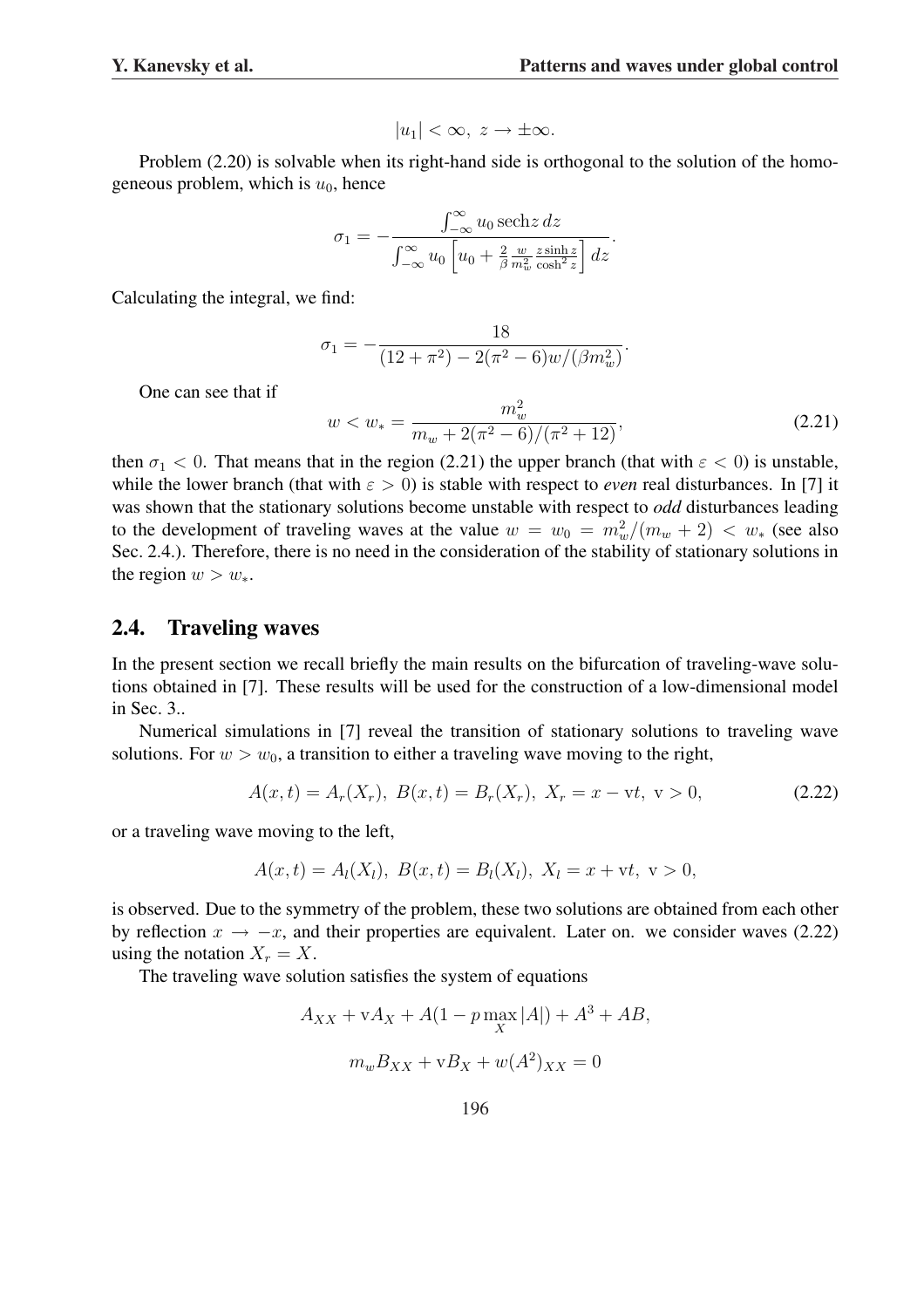with periodicity conditions

$$
A(X + L) = A(X), B(X + L) = B(X)
$$

and the condition of zero mean value of B:

$$
\langle B \rangle = \frac{1}{L} \int_{-L/2}^{L/2} B(X) dX = 0.
$$

The nonlinear analysis of the bifurcation has been performed in the limit  $L \gg 1$ , which corresponds to the numerical simulations. In this case the elliptic function (2.7) can be approximated by the solitary-wave solution (2.9). The following expression for the threshold of the transition from the stationary to traveling-wave solutions is derived:

$$
w_0 = \frac{m_w^2}{m_w + 2}.
$$
\n(2.23)

The expansions utilized in the bifurcation analysis,

$$
A(X) = A_0 + \varepsilon A_1 + \varepsilon^2 A_2 + \dots,
$$
  
\n
$$
B(X) = B_0 + \varepsilon B_1 + \varepsilon^2 B_2 + \dots,
$$
  
\n
$$
v = \varepsilon v_1 + \dots, \quad w = w_0 + \varepsilon^2 w_2 + \dots,
$$

lead to the following asymptotic expansion of the solution:

$$
A(X) = \frac{a}{\cosh(\kappa X)} + \varepsilon O(1/L) + o(\varepsilon),
$$
\n
$$
B(X) = -\frac{w_0 a^2}{m_w} \left(\frac{1}{\cosh^2(\kappa X)} - \frac{2}{\kappa L}\right)
$$
\n
$$
+ \varepsilon \frac{v_1 w_0 a^2}{m_w^2 \kappa} \left(\tanh(\kappa X) - \frac{2X}{L}\right) + o(\varepsilon).
$$
\n(2.25)

It has been also found that in the threshold point there holds

$$
\frac{dv^2(w)}{dw} = \frac{v_1^2}{w_2} = \frac{2\kappa(m_w + 2)^2}{L}.
$$
\n(2.26)

This quantity tends to zero as  $L \to \infty$ .

## 3. Variational model

In the present section we construct a low-dimensional model for studying the dynamics of system of equations (2.1) and (2.2). For this purpose we utilize a modified variational approach that has been formerly applied in [2, 22, 11, 12].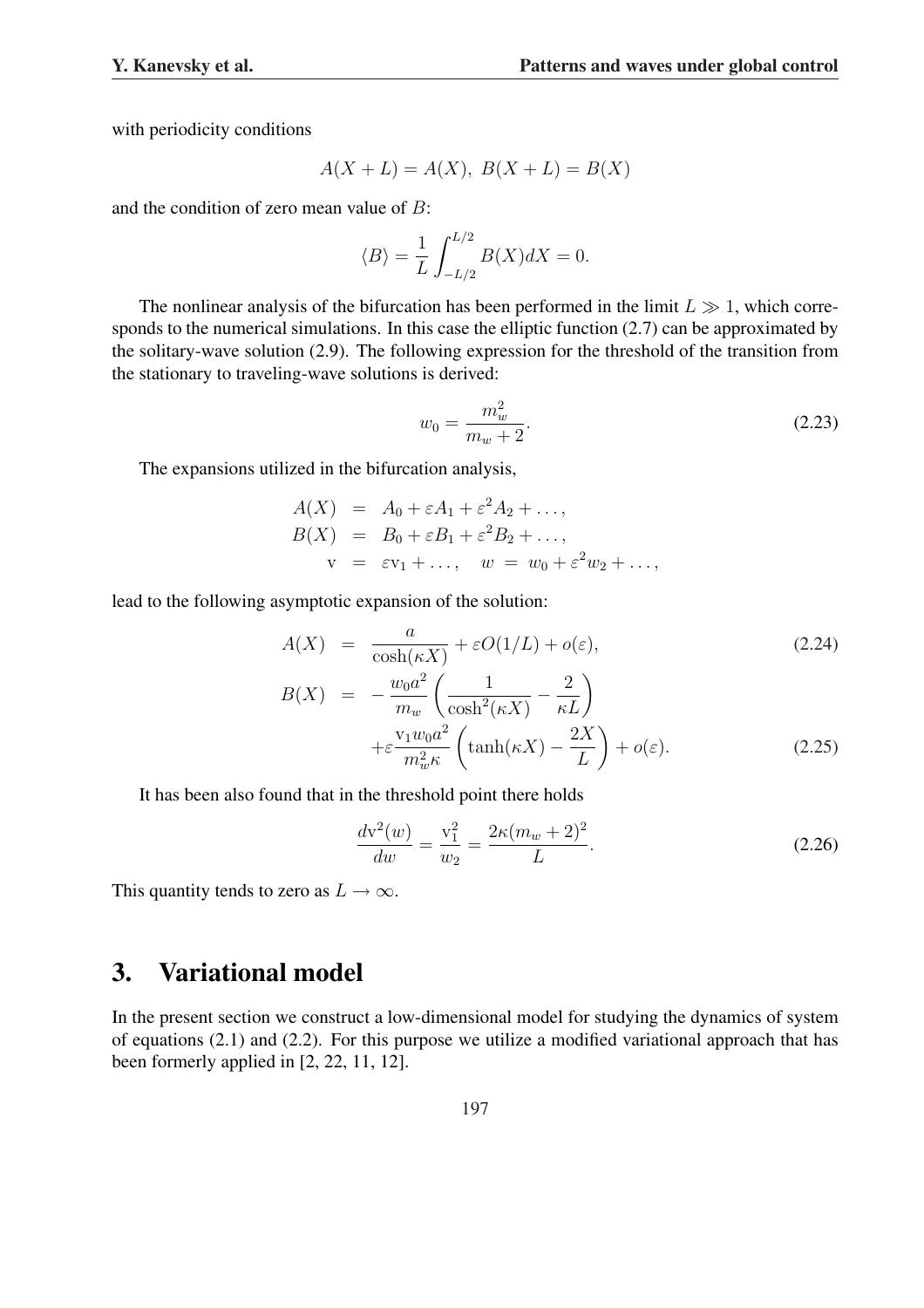Following [7] we define the operator

$$
\partial_x^{-1}B = \int_0^x B(y)dy - \left\langle \int_0^x B(y)dy \right\rangle
$$

and rewrite the system (2.1), (2.2) in the form

$$
A + A_{xx} + A^3 + AB = A_t + p(\max_x A)A \equiv Q_1,
$$
 (3.1)

$$
\frac{m_w}{2w}B + \frac{1}{2}A^2 = \frac{1}{2w}\partial_x^{-1}B_t \equiv Q_2.
$$
 (3.2)

In the absence of terms  $Q_1$  and  $Q_2$ , equations (3.1), (3.2) would be the Euler-Lagrange equations for the functional

$$
S = -\int_{-L/2}^{L/2} \mathcal{L}[A, B] dx,
$$

with

$$
\mathcal{L}[A,B] = -\frac{1}{2}A^2 - \frac{1}{4}A^4 + \frac{1}{2}A_x^2 - \frac{m_w}{4w}B^2 - \frac{1}{2}A^2B.
$$

Thus, there holds:

$$
\frac{\delta S}{\delta A} = Q_1 \quad \text{and} \quad \frac{\delta S}{\delta B} = Q_2.
$$

A modified variational approach for the system of equations (3.1), (3.2) with an ansatz  $A(x, t) = A(b_1(t), \ldots, b_N(t), x), B(x, t) = B(b_1(t), \ldots, b_N(t), x)$ , leads to the following system of equations:

$$
-\frac{\partial \langle \mathcal{L} \rangle}{\partial b_j} = \int_{-L/2}^{L/2} Q_1 \frac{\partial A}{\partial b_j} dx + \int_{-L/2}^{L/2} Q_2 \frac{\partial B}{\partial b_j} dx, \quad j = 1, ..., N,
$$
 (3.3)

where

$$
\langle \mathcal{L} \rangle = \int\limits_{-L/2}^{L/2} \mathcal{L} \left[ A(b_1(t), b_2(t), \dots, b_N(t), x), B(b_1(t), b_2(t), \dots, b_N(t), x) \right] dx.
$$

The derivation is given in the Appendix.

For studying the dynamics of a traveling-wave solution, we use the ansatz compatible with the asymptotic expansion (2.24), (2.25),

$$
A = \frac{a_w(t)}{\cosh[\kappa(t)(x - s(t))]},
$$
  
\n
$$
B = b_w(t) \left[ \frac{1}{\cosh^2[\kappa(t)(x - s(t))] } - \frac{2}{\kappa L} \right]
$$
  
\n
$$
+ c_w(t) \left[ \tanh[\kappa(t)(x - s(t))] - \frac{2(x - s(t))}{L} \right],
$$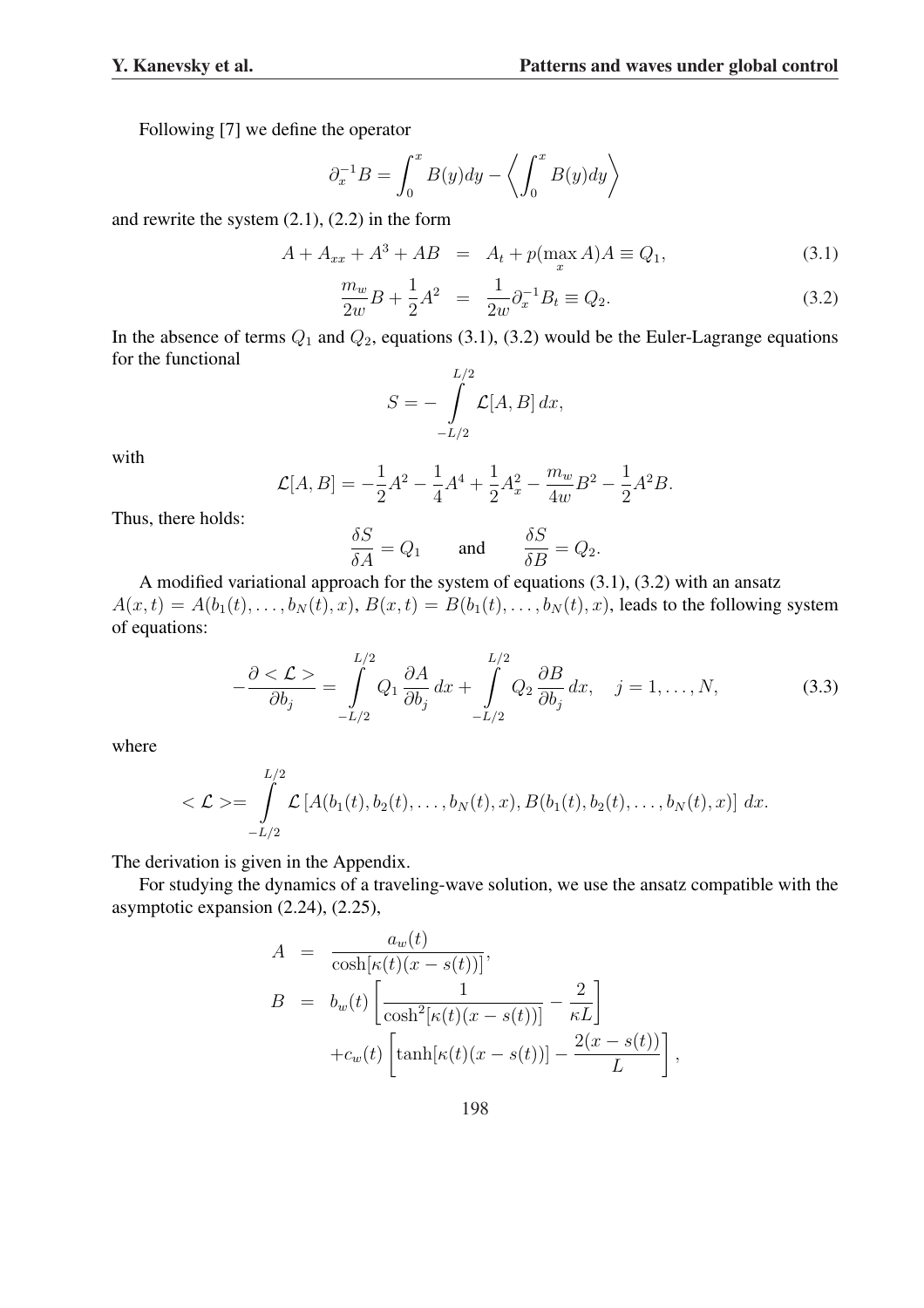with  $a_w(t)$ ,  $b_w(t)$ ,  $c_w(t)$ ,  $\kappa(t)$  and  $s(t)$  playing the role of  $b_1(t)$ ,...,  $b_5(t)$  and with x in the interval  $(-L/2, L/2)$ . In the computation of integrals the leading order in the limit  $L \gg 1$  was considered.

The obtained evolution equations for  $a_w(t)$ ,  $b_w(t)$ ,  $c_w(t)$ ,  $\kappa(t)$  and  $s(t)$  are as follows:

$$
(1 + \pi^2/3)wa_w^2 \kappa_t = 2b_w \kappa (m_w b_w + w a_w^2) - 2wa_w^2 \kappa (2\kappa^2 - a_w^2 - b_w), \quad (3.4)
$$

$$
6\kappa(a_w)_t - 3a_w \kappa_t = 2a_w \kappa (3 - 3pa_w + 2a_w^2 + 2b_w - \kappa^2), \tag{3.5}
$$

$$
L(b_w\kappa_t - \kappa(b_w)_t + c_w\kappa^2 s_t) = 4\kappa^2[m_w b_w + w a_w^2],\tag{3.6}
$$

$$
\frac{L^2 \kappa(c_w)_t}{60} + b_w s_t = -m_w \kappa c_w,\tag{3.7}
$$

$$
L(b_w \kappa(c_w)_t - c_w \kappa(b_w)_t + b_w c_w \kappa_t) + (4b_w^2 - 4wa_w^2 \kappa^2 + Lc_w^2 \kappa) \kappa s_t = 0.
$$
 (3.8)

The stationary localized solution of system (3.4)-(3.8) is obtained by substituting  $(a_w)_t$  =  $(b_w)_t = (c_w)_t = \kappa_t = s = 0$ . The exact solitary-wave solution (2.9), (2.10) is reproduced:

$$
a_w = \frac{p \pm \sqrt{p^2 - 2(1 - w/m_w)}}{1 - w/m_w}, \qquad \kappa^2 = \frac{1}{2}(1 - w/m_w)a_w^2,
$$
  
\n
$$
b_w = -\frac{w}{m_w}a_w^2, \qquad c_w = 0.
$$
\n(3.9)

### 3.1. Hopf bifurcation

For a study of the Hopf bifurcation we consider the following expansions:

$$
a_w = a_{w,0} + \varepsilon a_{w,1} + \varepsilon^2 a_{w,2} + \dots, \ \kappa = \kappa_0 + \varepsilon \kappa_1 + \varepsilon^2 \kappa_2 + \dots, \n b_w = b_{w,0} + \varepsilon b_{w,1} + \varepsilon^2 b_{w,2} + \dots, \ c_w = \varepsilon c_{w,1} + \varepsilon^2 c_{w,2} + \dots, \n s_t = v = \varepsilon v_1 + \varepsilon^2 v_2 + \dots, \qquad w = w_0 + \varepsilon w_1 + \varepsilon^2 w_2 + \dots
$$
\n(3.10)

where the subscript index 0 denotes the stationary localized solution with  $a_{w,0}$ ,  $b_{w,0}$  and  $\kappa_0$  given by (3.9). We substitute (3.10) into system (3.4)-(3.8), and after some algebraic transformation we obtain in the first order of  $\varepsilon$ :

$$
a_{w,1} = \frac{a_{w,0}^3}{2m_w(\kappa_0^2 - 1)} w_1,
$$
\n(3.11)

$$
b_{w,1} = -\frac{1}{m_w} \left( 2a_{w,0} w_0 a_{w,1} + a_{w,0}^2 w_1 \right), \tag{3.12}
$$

$$
\kappa_1 = \frac{1}{4\kappa_0} \left( 2a_{w,0} a_{w,1} + b_{w,1} \right), \tag{3.13}
$$

$$
c_{w,1} = \kappa_0 \mathbf{v}_1,\tag{3.14}
$$

$$
w_0 = \frac{m_w^2}{m_w + 2}.
$$
\n(3.15)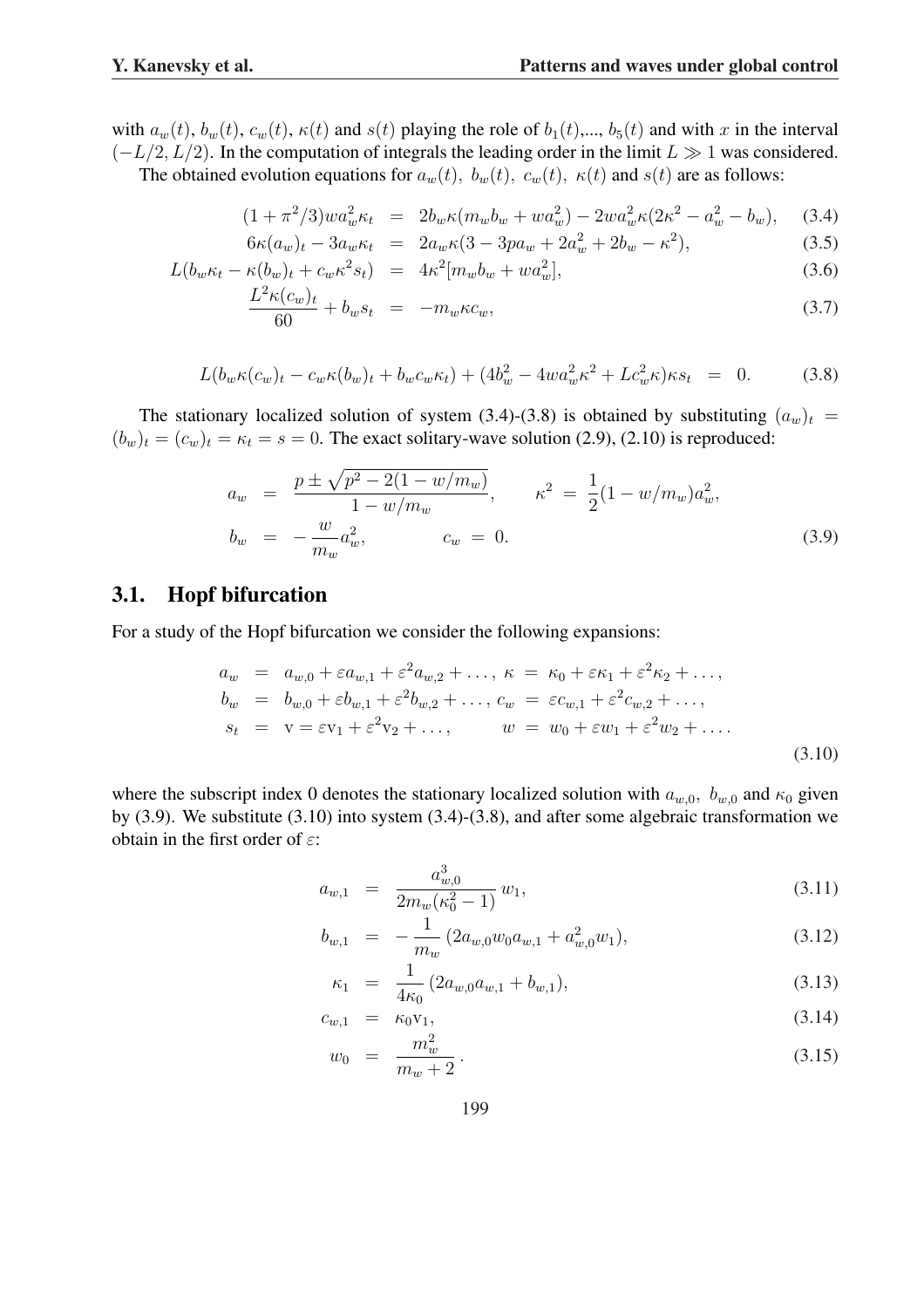The relation (3.15) coincides with the theoretical result (2.23) from [7].

The second order of  $\varepsilon$  in (3.7), (3.8) leads to

$$
c_{w,2} = \kappa_0 v_2,
$$
  

$$
w_1 = 0,
$$

thus, it holds that  $a_{w,1} = \kappa_1 = b_{w,1} = 0$ . Therefore, from (3.4)-(3.6) we obtain the following:

$$
a_{w,2} = \frac{a_{w,0}}{6m_w(\kappa_0^2 - 1)} \left(3a_{w,0}^2 w_2 - \kappa_0 v_1^2 L\right),\tag{3.16}
$$

$$
b_{w,2} = -\frac{1}{4m_w} \left( 8a_{w,0} w_0 a_{w,2} + 4a_{w,0}^2 w_2 - \kappa_0 \mathbf{v}_1^2 L \right),\tag{3.17}
$$

$$
\kappa_2 = \frac{1}{16m_w\kappa_0} \left( 8m_w a_{w,0} a_{w,1} + 4m_w b_{w,1} - \kappa_0 \mathbf{v}_1^2 L \right). \tag{3.18}
$$

Equations (3.16)-(3.18) must be balanced, hence it is obvious that  $v_1^2 \sim 1/L$ .

In the third order of  $\varepsilon$  from (3.8) we derive

$$
8b_{w,0}b_{w,2} - 4a_{w,0}^2\kappa_0^2 w_2 - 8w_0(a_{w,0}^2\kappa_0\kappa_2 - \kappa_0^2 a_{w,0}a_{w,2}) + \kappa_0 c_{w,1}^2 L = 0,
$$

which leads to

$$
\frac{v_1^2}{w_2} = \frac{2(m_w + 2)^2 \kappa_0}{L}.
$$

The latter result confirms the analytical result (2.26) from [7].

### 3.2. Stability of a traveling-wave solution

In the previous subsection we have seen that  $v_1 \sim c_{w,1} \sim 1/$ √ L. Hence, in order to study the stationary traveling-wave solution, we consider  $a_w, b_w, \kappa = O(1)$  and set  $c_w = C_w / \sqrt{L}$ ,  $s_t = v =$  $V/\sqrt{L}$ . In this case system (3.4)-(3.8) is reduced to the following equations:

$$
3 - 3p a_w + 2a_w^2 + 2b_w - \kappa^2 = 0 \tag{3.19}
$$

$$
wa_w^2(2\kappa^2 - a_w^2 - b_w) - b_w(m_w b_w + w a_w^2) = 0
$$
\n(3.20)

$$
m_w b_w + w a_w^2 = \frac{C_w V}{4}
$$
 (3.21)

$$
b_w V = -m_w \kappa C_w \tag{3.22}
$$

$$
4b_w^2 - 4wa_w^2 \kappa^2 + C_w^2 \kappa = 0 \tag{3.23}
$$

From (3.21)-(3.23) it follows:

$$
m_w b_w^2 + w a_w^2 b_w = \frac{C_w}{4} b_w \mathbf{V} = -\frac{m_w}{4} C_w^2 \kappa = -\frac{m_w}{4} [-4b_w^2 + 4wa_w^2 \kappa^2],
$$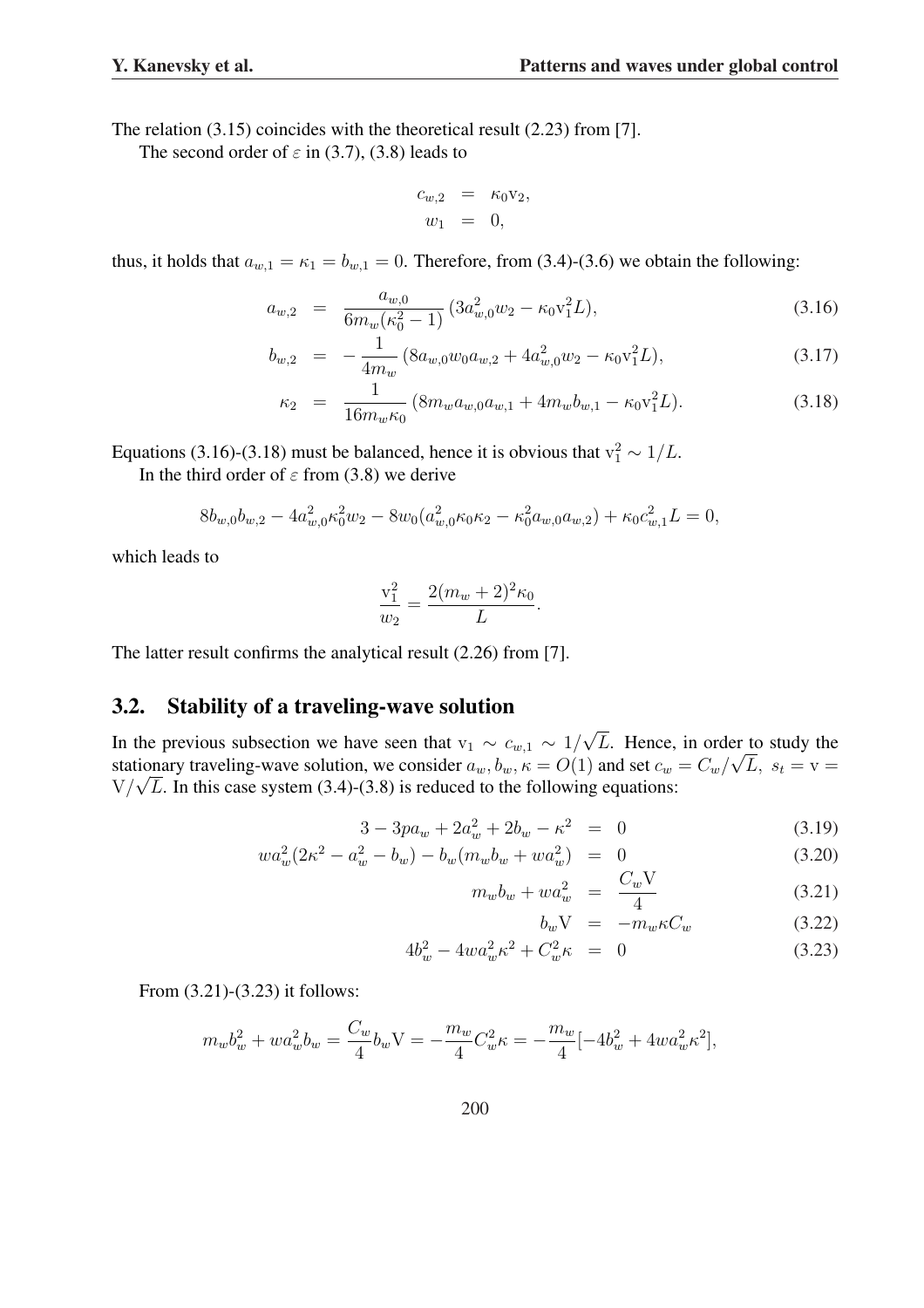therefore,

$$
b_w = -m_w \kappa^2. \tag{3.24}
$$

Using (3.24), we can rewrite eqs. (3.19) and (3.20) in the following form:

$$
3 - 3pa_w + 2a_w^2 = (1 + 2m_w)\kappa^2,
$$
  

$$
m_w^3 \kappa^4 - 2(1 + m_w)wa_w^2 \kappa^2 + wa_w^4 = 0.
$$

Thus,

$$
b_w = -m_w \kappa^2, \tag{3.25}
$$

$$
V = \frac{C_w}{\kappa},\tag{3.26}
$$

$$
C_w^2 = 4(w a_w^2 \kappa - m_w^2 \kappa^3), \tag{3.27}
$$

$$
\kappa^2 = \frac{a_w^2}{m_w^3} \left[ w(1 + m_w) - \sqrt{(1 + m_w)^2 w^2 - w m_w^3} \right],\tag{3.28}
$$

$$
a_w = \frac{3p \pm \sqrt{9p^2 - 12\left(2 - \frac{1+2m_w}{m_w^3}\left[w(1+m_w) - \sqrt{(1+m_w)^2w^2 - w m_w^3}\right]\right)}}{2\left(2 - \frac{1+2m_w}{m_w^3}\left[w(1+m_w) - \sqrt{(1+m_w)^2w^2 - w m_w^3}\right]\right)}.
$$
(3.29)

The existence condition for a traveling-wave solution is  $C_w^2 > 0$ . From (3.27) it follows that the existence condition is equivalent to a condition  $w > w_0$ . If the denominator in (3.29) is negative then  $a_w > 0$ , and if the denominator in (3.29) is positive then  $a_w^{\pm} > 0$  under a certain condition on  $p (p > 2/\sqrt{2 + m_w}$  is a sufficient condition for all  $w > w_0$ ).

The validity of relation (3.29) is checked with substitution of  $w = w_0$ . For  $w = w_0$  we obtain:

$$
\frac{w_0}{m_w^3} \left[ (1 + m_w) - \sqrt{(1 + m_w)^2 - m_w^3/w_0} \right] = \frac{1}{m_w + 2},
$$
\n
$$
a_w^- = \frac{3p - 3\sqrt{p^2 - 4/3 \left(2 - \frac{1 + 2m_w}{m_w + 2}\right)}}{2\left(2 - \frac{1 + 2m_w}{m_w + 2}\right)} = 3 \frac{p - \sqrt{p^2 - 4/3 \frac{2m_w + 4 - 1 - 2m_w}{m_w + 2}}}{2 \frac{2m_w + 4 - 1 - 2m_w}{m_w + 2}}
$$
\n
$$
= \frac{p - \sqrt{p^2 - 4\frac{1}{m_w + 2}}}{2\frac{1}{m_w + 2}},
$$
\n(3.30)

which coincides with localized pulse solution (2.10) with w taken equal to  $w_0$ .

For a stability test we consider a perturbed solution  $a_w(t) = a_w + \tilde{a}_w$ ,  $b_w(t) = b_w + \tilde{b}_w$ ,  $\kappa(t) = \kappa + \tilde{\kappa}$ ,  $C_w(t) = C_w + \tilde{C}_w$  and  $\dot{V}(t) = V + \tilde{V}$ , and linearize system (3.4)-(3.8):

$$
(1 + \pi^2/3)wa_w^2 \tilde{\kappa}_t = 2b_w \kappa (m_w \tilde{b}_w + 2wa_w \tilde{a}_w) + 2(m_w b_w + wa_w^2)(b_w \tilde{\kappa} + \kappa \tilde{b}_w)
$$
  

$$
-2wa_w^2 \kappa (4\kappa \tilde{\kappa} - 2a_w \tilde{a}_w - \tilde{b}_w)
$$
  

$$
-2w(2\kappa^2 - a_w^2 - b_w)(a^2 \tilde{\kappa} + 2a_w \kappa \tilde{a}_w)
$$
 (3.31)

$$
6\kappa(\tilde{a}_w)_t - 3a_w\tilde{\kappa}_t = 2a_w\kappa(-3p\tilde{a}_w + 4a_w\tilde{a}_w + 2\tilde{b}_w - 2\kappa\tilde{\kappa})
$$
\n(3.32)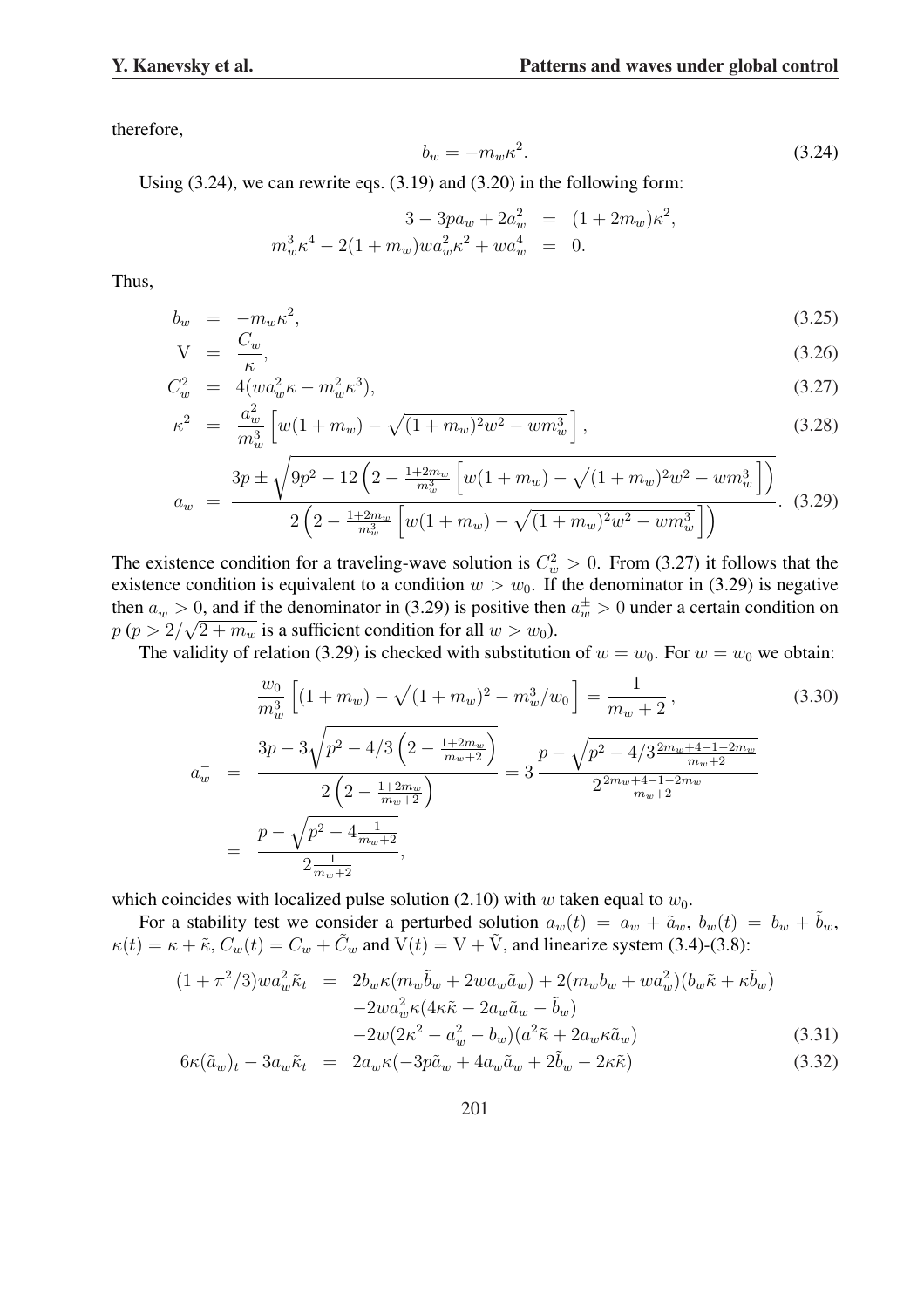$$
-L(\kappa(\tilde{b}_w)_t - b_w \tilde{\kappa}_t) + (\nabla \tilde{C}_w + C_w \tilde{\nabla})\kappa^2 = 4\kappa^2 [m_w \tilde{b}_w + 2wa_w \tilde{a}_w]
$$
(3.33)

$$
b_w \tilde{\mathbf{V}} + \mathbf{V} \tilde{b}_w + \frac{L^2 \kappa (\tilde{C}_w)_t}{60} = -m_w (\kappa \tilde{C}_w + C_w \tilde{\kappa}) \tag{3.34}
$$

$$
L(b_w \kappa (\tilde{C}_w)_t - C_w \kappa (\tilde{b}_w)_t + b_w C_w \tilde{\kappa}_t) = -(8b_w \tilde{b}_w - 8wa_w \kappa (a_w \tilde{\kappa} + \kappa \tilde{a}_w) + C_w^2 \tilde{\kappa} + 2C_w \kappa \tilde{C}_w) \kappa \text{V}
$$
(3.35)

From (3.33)-(3.35) we obtain:

$$
b_w \tilde{\kappa}_t - \kappa (\tilde{b}_w)_t = \frac{\kappa^2}{L} [4(m_w \tilde{b}_w + 2wa_w \tilde{a}_w) - V\tilde{C}_w - C_w \tilde{V}])
$$
(3.36)

$$
(\tilde{C}_w)_t = \frac{60}{\kappa L^2} [-m_w \kappa \tilde{C}_w - m_w C_w \tilde{\kappa} - b_w \tilde{V} - V \tilde{b}_w]
$$
(3.37)

$$
4b_w\tilde{b}_w - 8wa_w^2\kappa\tilde{\kappa} + C_w^2\tilde{\kappa} + C_w\kappa\tilde{C}_w - \kappa^2C_w\tilde{V} = O(1/L) \tag{3.38}
$$

From (3.36) it follows  $\tilde{b}_w = -m_w \kappa \tilde{\kappa}$ , thus the characteristic equation for the growth rate  $\lambda$  is:

$$
\lambda^2 + a_1 \lambda + a_0 = 0,
$$

where

$$
a_1 = \frac{1}{3+\pi^2} \left[ 12\kappa^2 - \left( 1 + \frac{\pi^2}{3} \right) (4a_w - 3p) \right],
$$
  
\n
$$
a_0 = \frac{4}{3+\pi^2} [-a_w(4a_w - 3p)(a_w^2 + b_w) + 4(1 + m_w)\kappa^2(a_w^2 + b_w - \kappa^2)].
$$
\n(3.39)

A computer test of (3.39) shows that for  $p \geq$ √  $\overline{2}$  the solution with  $a_w = a_w^-$  exists and is stable.

### 3.3. Limit of large w

For  $w \to \infty$  we can use the following expansion in a small parameter  $1/w$ :

$$
\sqrt{w^2(1+m_w)^2 - w m_w^3} = w(1+m_w)\sqrt{1 - \frac{m_w^3}{w(1+m_w)^2}}
$$
  
=  $w(1+m_w)\left[1 - \frac{m_w^3}{2w(1+m_w)^2} + o\left(\frac{1}{w^2}\right)\right].$  (3.40)

Applying (3.40) to (3.25)-(3.29), we obtain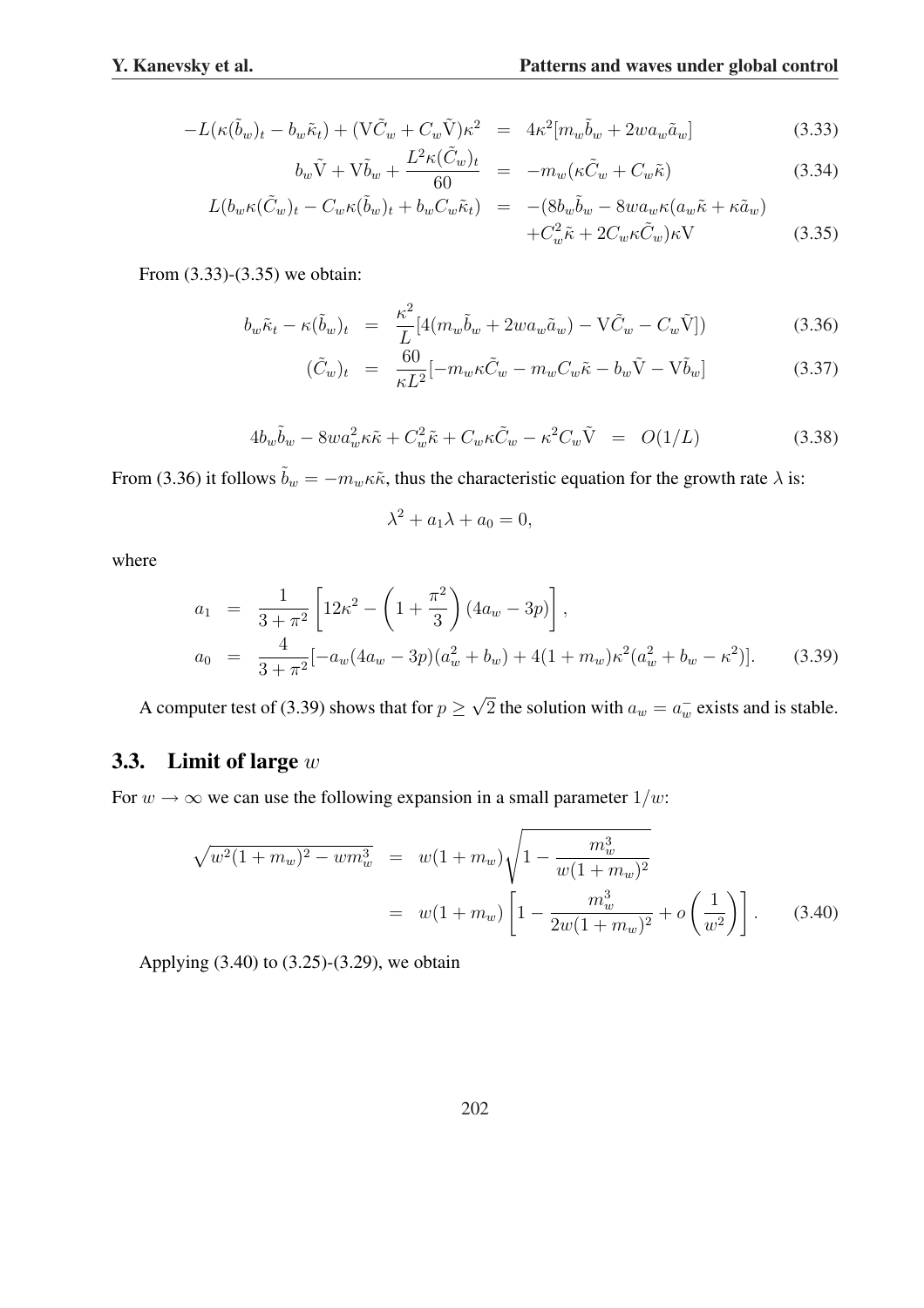$$
a_w = \frac{1 + m_w}{2m_w + 3} \left[ 3p \pm \sqrt{9p^2 - 6\frac{3 + 2m_w}{1 + m_w}} \right],
$$
\n(3.41)

$$
\kappa^2 = \frac{a_w^2}{2(1+m_w)},\tag{3.42}
$$

$$
b_w = -\frac{m_w a_w^2}{2(1 + m_w)},
$$
\t(3.43)

$$
C_w^2 = 4\kappa a_w^2 w,
$$
\n
$$
C_w \tag{3.44}
$$

$$
V = \frac{C_w}{\kappa}.\tag{3.45}
$$

For  $a_w = a_w^+$  it holds:

$$
a_0 = \frac{4a_w^3}{3 + \pi^2} [a_w - (4a_w - 3p)(2 + m_w)/(2 + 2m_w)]
$$
  
= 
$$
\frac{4a_w^3}{2(3 + \pi^2)(1 + m_w)} [3p(2 + m_w) - a_w(2m_w + 6)]
$$
  
= 
$$
\frac{4a_w^3}{2(3 + \pi^2)(1 + m_w)(2m_w + 3)} \times
$$
  

$$
[-3m_w p - (2m_w + 6)(1 + m_w)\sqrt{9p^2 - 6(2m_w + 3)/(1 + m_w)}] < 0,
$$

therefore at least one eigenvalue is positive, thus a solution with  $a_w = a_w^+$  is unstable.

For  $a_w = a_w^-$  it follows:

$$
a_0 = \frac{4a_w^3}{3 + \pi^2} [a_w - (4a_w - 3p)(2 + m_w)/(2 + 2m_w)]
$$
  
= 
$$
\frac{4a_w^3}{2(3 + \pi^2)(1 + m_w)(2m_w + 3)} \times
$$
  

$$
[-3m_w p + (2m_w + 6)(1 + m_w)\sqrt{9p^2 - 6(2m_w + 3)/(1 + m_w)}] > 0
$$
  
for 
$$
p^2 > p_*^2 = \frac{8(1 + m_w)(m_w + 3)^2}{3(2 + m_w)(2m_w^2 + 9m_w + 6)}.
$$

A simple computation shows that  $p_*^2 \leq \frac{2(2m_w+3)}{3(1+m_w)} \leq 2$ , where  $p^2 \geq \frac{2(2m_w+3)}{3(1+m_w)}$  $\frac{3(2m_w+3)}{3(1+m_w)}$  is the existence condition from (3.41). Also it holds that for  $p^2 \geq 2$  the coefficient  $a_0$  is positive for all values of  $m_w$ .

A computer test of the coefficient  $a_1$  for  $a_w = a_w^-$ , shows that it is positive for  $p^2 \ge 2$ . Thus, the solution with  $a_w = a_w^-$  is stable for  $p^2 \geq 2$ .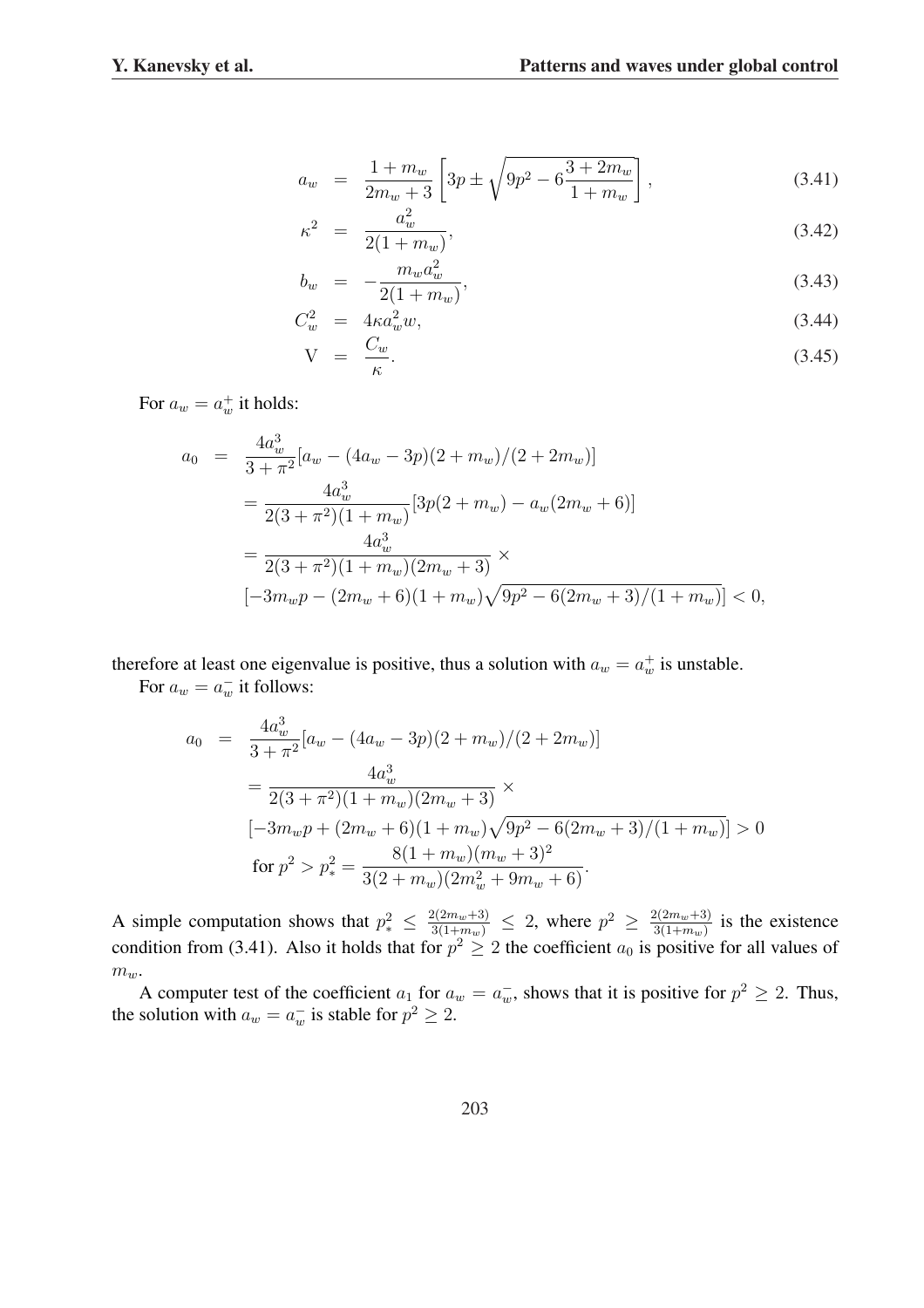## 4. Numerical results

A direct numerical simulation of (1.2) was performed in order to check the validity of the lowdimensional model. We have used a pseudospectral code with time integration in Fourier space, periodic boundary conditions, Crank-Nicholson scheme for the linear operator and Adams-Bashforth scheme for the nonlinear one. The results of simulations for two values of the domain length are compared with the values predicted by the ODE-model in Figure 1. The results of a direct numerical simulation for a large value of  $w$  are presented in Figure 2.



Figure 1: Bifurcation diagram for  $m_w = 1$ ,  $p = 2$ : a) dependence of maximum amplitude on w for  $L = 20\pi$ ; b) dependence of v on w for  $L = 20\pi$ ; c) dependence of v on w for  $L = 40\pi$ .  $w_0 = 1/3$ . Solid lines: analytical results given by (3.26) and (3.29). Dashed lines: results of a direct numerical simulation of (1.2).

The theoretical value of  $w_0$  given by (3.15) is derived in the limit  $L \to \infty$ , while numerical results are obtained for the finite values of the domain length  $L$  (see Figure 1). For the maximum amplitude value  $max_x|A|$  it holds that three digits of analytical and numerical results coincide, see Figure 1(a). The comparison of the theoretical results and the results of the direct numerical simulation of (1.2) for the dependence of the velocity of the traveling wave v on the coupling parameter w allows us to make the following conclusions: (i) the theoretical prediction of  $v(w)$  is valid near the bifurcation point, that is, for relatively small values of  $w$ ; and  $(ii)$  the approximation of numerical results by the analytical ones is improved with the growth of the domain length value, when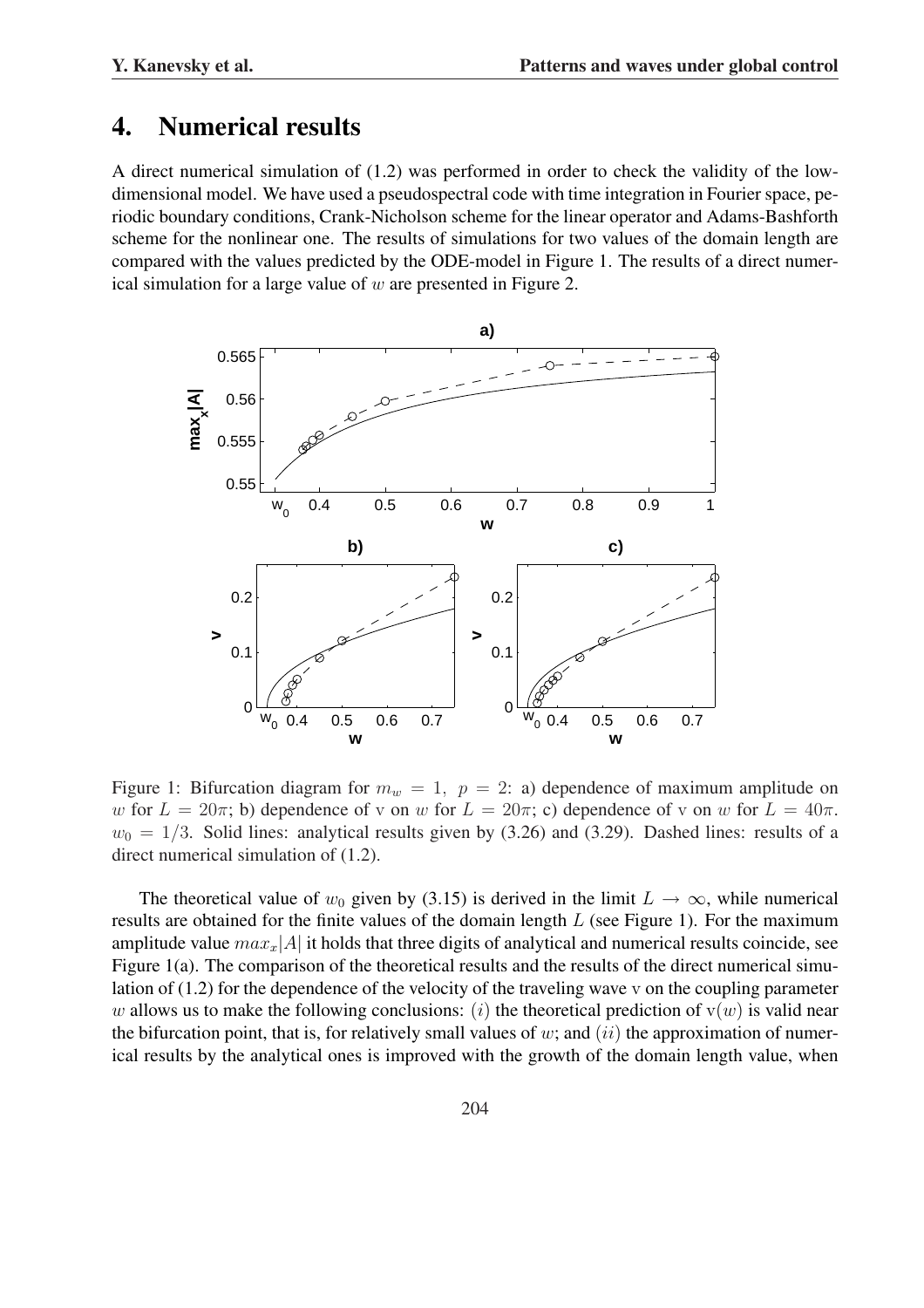the numerical value of  $w_0$  approaches the theoretical value given by (2.23), see Figure 1(b),(c).

The explanation why the ODE-model fails to predict the dependence  $v(w)$  for large values of the coupling parameter  $w$  is obvious from Figure 2. For large values of  $w$  the traveling wave changes its shape [see Figure 2(b)], therefore the ansatz utilized in our ODE-model can not describe the actual dynamics of the traveling wave.



Figure 2: Dynamical regime for  $L = 80\pi$ ,  $p = 2$ ,  $m_w = 1$  and  $w = 20$ : a) spatio-temporal plot of |A|; b) plot of  $|A(x)|$ ; c) plot of  $B(x)$ .

# Acknowledgments

The support of Israel Science Foundation (grant # 812/06) and Minerva Center for Nonlinear Physics of Complex Systems is acknowledged. This work was inspired by valuable discussions with A.A. Golovin.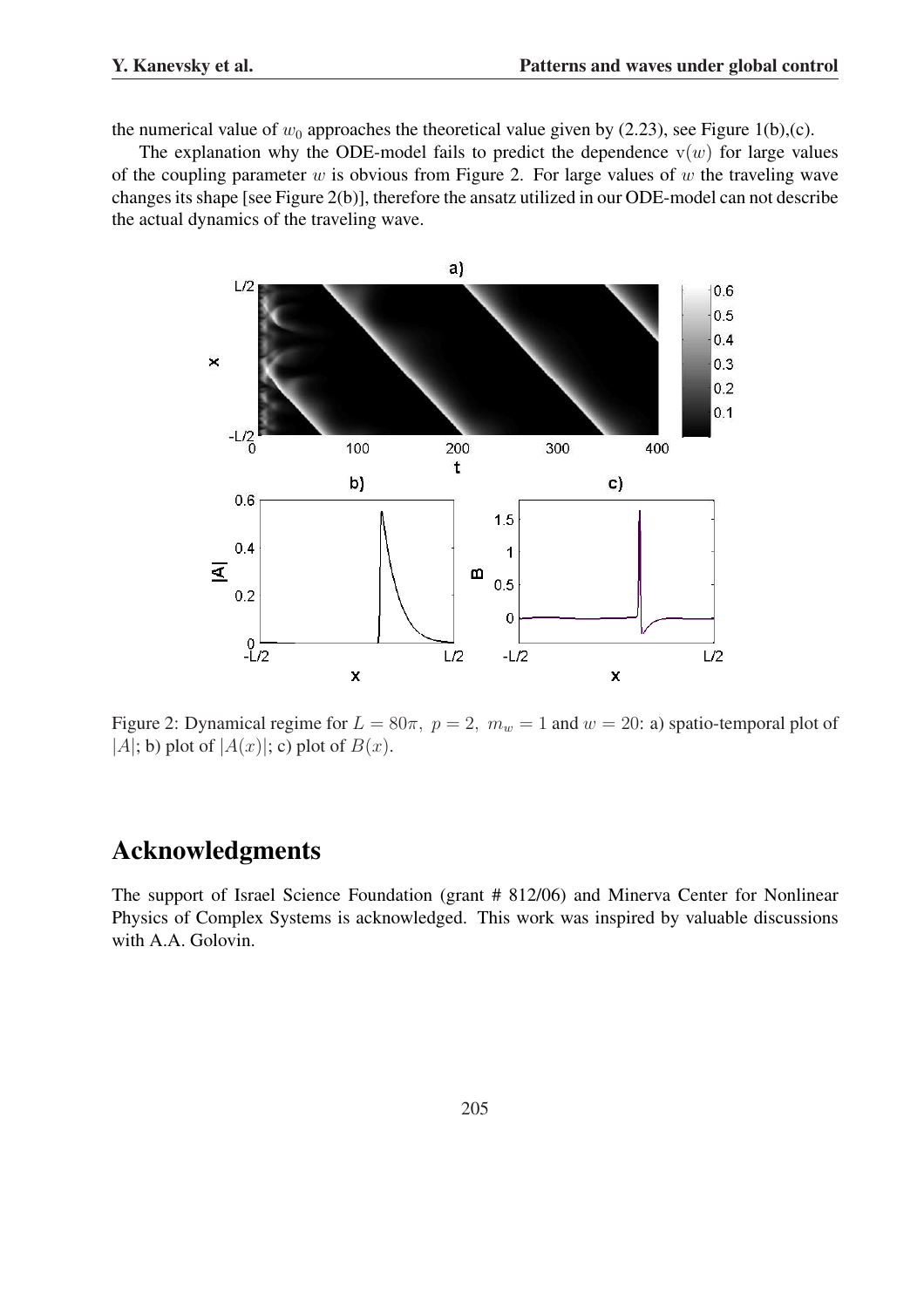# Appendix

*Derivation of (3.3).* Assuming that A, B,  $A_x$  and  $B_x$  are functions of  $b_i(t)$ ,  $i = 1, ..., N$ , and x, we find:

$$
-\frac{\partial \leq \mathcal{L} \geq}{\partial b_i} = -\int_{-L/2}^{L/2} \left[ \frac{\partial \mathcal{L}}{\partial A} \frac{\partial A}{\partial b_i} + \frac{\partial \mathcal{L}}{\partial B} \frac{\partial B}{\partial b_i} + \frac{\partial \mathcal{L}}{\partial A_x} \frac{\partial A_x}{\partial b_i} + \frac{\partial \mathcal{L}}{\partial B_x} \frac{\partial B_x}{\partial b_i} \right] dx
$$
  
\n
$$
= \int_{-L/2}^{L/2} \left[ \left( -\frac{\partial \mathcal{L}}{\partial A} \right) \frac{\partial A}{\partial b_i} + \left( -\frac{\partial \mathcal{L}}{\partial B} \right) \frac{\partial B}{\partial b_i} - \frac{\partial \mathcal{L}}{\partial A_x} \frac{\partial A}{\partial x} \frac{\partial A}{\partial b_i} - \frac{\partial \mathcal{L}}{\partial B_x} \frac{\partial A}{\partial x} \frac{\partial B}{\partial b_i} \right] dx
$$
  
\n
$$
= \int_{-L/2}^{L/2} \left[ \left( Q_1 - \frac{\partial}{\partial x} \frac{\partial \mathcal{L}}{\partial A_x} \right) \frac{\partial A}{\partial b_i} + \left( Q_2 - \frac{\partial}{\partial x} \frac{\partial \mathcal{L}}{\partial B_x} \right) \frac{\partial B}{\partial b_i} - \frac{\partial \mathcal{L}}{\partial A_x} \frac{\partial A}{\partial x} \frac{\partial A}{\partial b_i} - \frac{\partial \mathcal{L}}{\partial B_x} \frac{\partial A}{\partial x} \frac{\partial B}{\partial b_i} \right] dx
$$
  
\n
$$
= \int_{-L/2}^{L/2} \left( Q_1 \frac{\partial A}{\partial b_i} + Q_2 \frac{\partial B}{\partial b_i} \right) dx - \int_{-L/2}^{L/2} \frac{\partial}{\partial x} \left[ \frac{\partial \mathcal{L}}{\partial A_x} \frac{\partial A}{\partial b_i} + \frac{\partial \mathcal{L}}{\partial B_x} \frac{\partial B}{\partial b_i} \right] dx.
$$

## References

- [1] D. Casini, G. D'Alessandro, A. Politi. *Soft turbulence in multimode lasers*. Phys. Rev. A, 55 (1997), 751–760.
- [2] S. Chávez Cerda, S.B. Cavalcanti, J.M. Hickmann. A variational approach of nonlinear dis*sipative pulse propagation*. Eur. Phys. J. D, 1 (1998), 313–316.
- [3] P. Coullet, S. Fauve. *Propagative phase dynamics for systems with Galilean invariance*. Phys. Rev. Lett., 55 (1985), 2857–2859.
- [4] P. Coullet, G. Iooss. *Instabilities of one-dimensional cellular patterns*. Phys. Rev. Lett., 64 (1990), 866–869.
- [5] S.M. Cox, P.C. Matthews. *Instability and localisation of patterns due to a conserved quantity*. Physica D, 175 (2003), 196–219.
- [6] A.A. Golovin, S.H. Davis, P.W. Voorhees. *Self-organization of quantum dots in epitaxially strained solid films*. Phys. Rev. E, 68 (2003), 056203.
- [7] A.A. Golovin, Y. Kanevsky, A.A. Nepomnyashchy. *Feedback control of subcritical Turing instability with zero mode*. Phys. Rev. E, 79 (2009), 046218.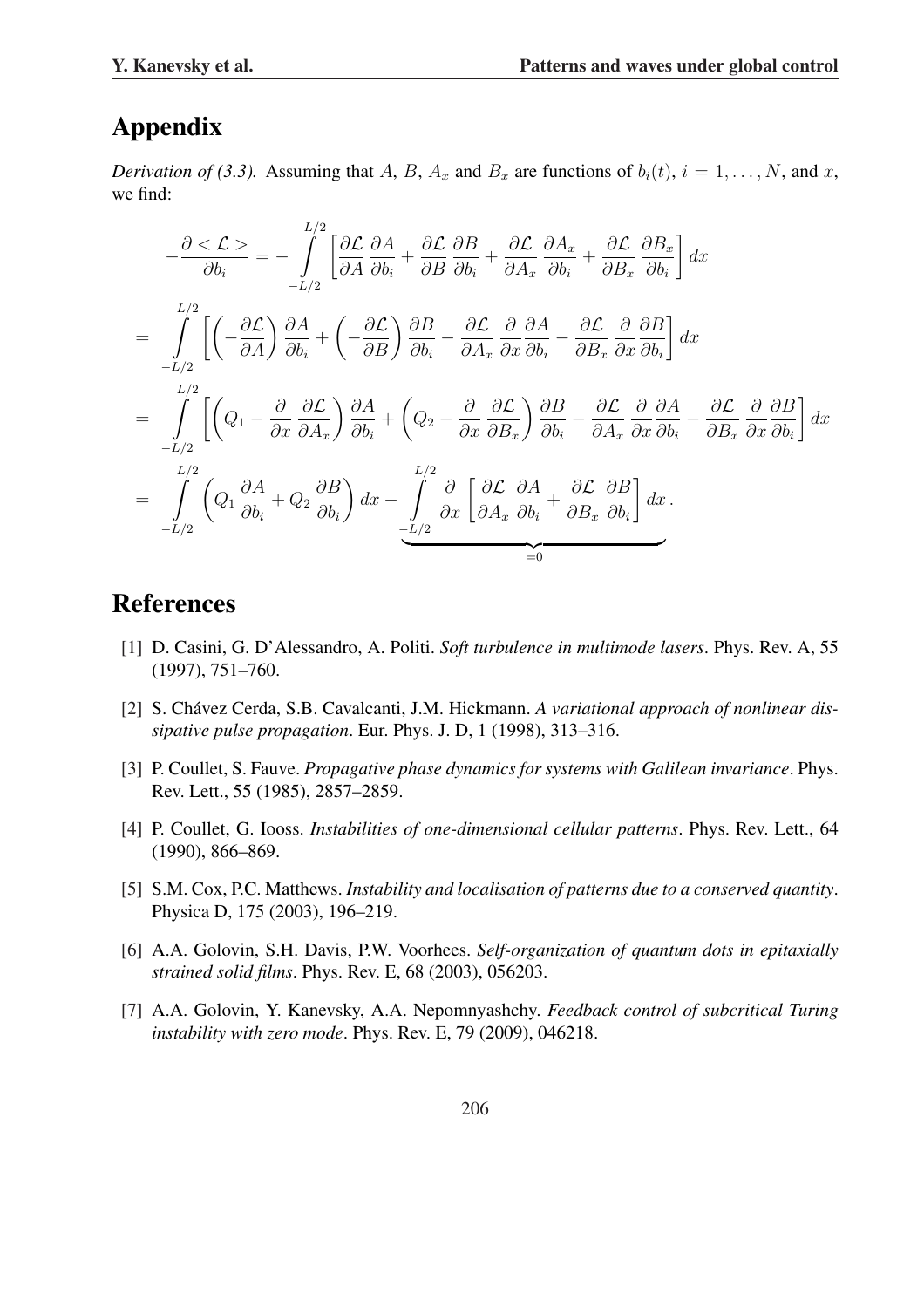- [8] A.A. Golovin, A.A. Nepomnyashchy. *Feedback control of subcritical oscillatory instabilities*. Phys. Rev. E, 73 (2006), 046212.
- [9] A.A. Golovin, A.A. Nepomnyashchy, L.M. Pismen. *Interaction between short-scale Marangoni convection and long-scale deformational instability*. Phys. Fluids, 6 (1994), 34– 47.
- [10] A.A. Golovin, A.A. Nepomnyashchy, L.M. Pismen. *Nonlinear evolution and secondary instabilities of Marangoni convection in a liquid-gas system with deformable interface*. J. Fluid Mech., 341 (1997), 317–341.
- [11] Y. Kanevsky, A.A. Nepomnyashchy. *Stability and nonlinear dynamics of solitary waves generated by subcritical oscillatory instability under the action of feedback control*. Phys. Rev. E, 76 (2007), 066305.
- [12] Y. Kanevsky, A.A. Nepomnyashchy. *Dynamics of solitary waves generated by subcritical instabiity under the action of delayed feedback control*. Physica D, (2009), DOI: 10.1016/j.physd.2009.10.007.
- [13] N. Komarova, A.C. Newell. *Nonlinear dynamics of sandbanks and sandwaves*. J. Fluid Mech., 415 (2000), 285–321.
- [14] B.A. Malomed. *Variational methods in nonlinear fiber optics and related fields*. Progress in Optics, 43 (2002), 69–191.
- [15] P.C. Matthews, S.M. Cox. *One-dimensional pattern formation with Galilean invariance near a stationary bifurcation*. Phys. Rev. E, 62 (2000), R1473–R1476.
- [16] P.C. Matthews, S.M. Cox. *Pattern formation with a conservation law*. Nonlinearity, 13 (2000), 1293–1320.
- [17] A.A. Nepomnyashchy, A.A. Golovin, V. Gubareva, V. Panfilov. *Global feedback control of a long-wave morphological instability*. Physica D, 199 (2004), 61–81.
- [18] A.C. Newell, J.A. Whitehead. *Finite amplitude convection*. J. Fluid Mech., 38 (1969), 279– 303.
- [19] B.Y. Rubinstein, A.A. Nepomnyashchy, A.A. Golovin. *Stability of localized solutions in a subcritically unstable pattern-forming system under a global delayed control. Phys. Rev. E,* 75 (2007), 046213.
- [20] W. Schöpf, L. Kramer. Small-amplitude periodic and chaotic solutions of the complex *Ginzburg-Landau equation for a subcritical bifurcation*. Phys. Rev. Lett., 66 (1991), 2316– 2319.
- [21] M. Sheintuch, O. Nekhamkina. *Analysis of front interaction and control in stationary patterns of reaction-diffusion systems*. Phys. Rev. E, 63 (2001), 056120.